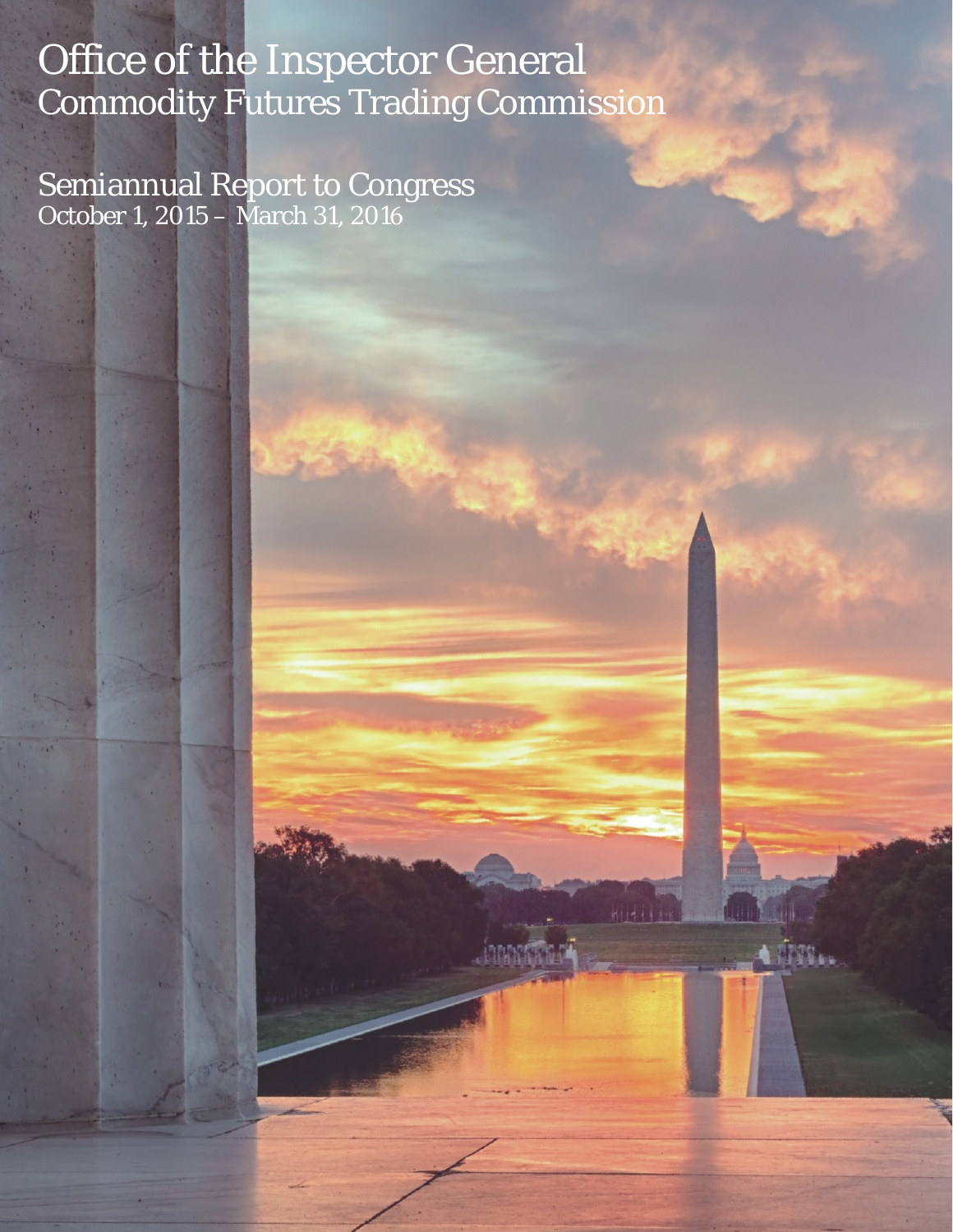# **EXECUTIVE SUMMARY**

<span id="page-1-1"></span>This semiannual report is issued by the Commodity Futures Trading Commission's (CFTC's) Office of the Inspector General (OIG) pursuant to the Inspector General Act of [1](#page-1-0)978, as amended.<sup>1</sup> It summarizes OIG's activities and accomplishments for the period October 1, 2015, through March 31, 2016. During this period, OIG completed 3 audits, 2 reviews, 2 compliance management letters, and one follow-up report. OIG also began or continued work on 2 audits, 2 evaluations, 4 reviews, and two investigations. Highlights of OIG completed evaluations and other projects include:

#### *Financial Reporting*

- Audit of the CFTC Customer Protection Fund (the Fund) Financial Statements for Fiscal Year 2015 [\(October 30, 2015\)](http://www.cftc.gov/idc/groups/public/@aboutcftc/documents/file/cpfreport2015.pdf). OIG contracted with the independent certified public accounting firm of Williams Adley & Company-DC, LLP to conduct a required yearly audit of the financial statements of the Fund as of September 30, 2015. The audit concluded that the financial statements were presented, in all material respects, in conformity with U.S. generally accepted accounting principles, with no material weaknesses in internal control, and no instances in which financial management systems did not substantially comply with the Federal Financial Management Improvement Act of 1996.
- Financial Statements Audit FY 2015 [\(January 15, 2016\)](http://www.cftc.gov/idc/groups/public/@aboutcftc/documents/file/2015finstatementaudit.pdf). OIG contracted with the independent certified public accounting firm KPMG LLP (KPMG) to conduct this required yearly audit. KPMG found that, "except for the Statement of Budgetary Resources (SBR), the financial statements were fairly presented, in all material respects, in conformity with US GAAP." However, KPMG determined that the CFTC's recordation of multi-year lease contracts resulted in misstatements (underreporting) of obligations totaling \$194 million and \$212 million, respectively, in FY2015 and FY2014, and resulted in a potential violation of the Anti-Deficiency Act (ADA). Additionally, KPMG communicated material weaknesses in internal control over financial reporting and non-compliance with applicable laws and regulations. KPMG issued a qualified opinion for the CFTC's financial position as of September 30, 2015 and 2014, and its net costs, changes in net position, custodial activity, and budgetary resources for those years, and requested removal of eight prior financial statement audits it performed, due to the lease issue. OIG honored the request.
- Custodial Receivables Financial Reporting Challenges [\(March 23, 2016\)](http://www.cftc.gov/idc/groups/public/@aboutcftc/documents/file/oig_crfrc032416.pdf). This report highlights challenges regarding the presentation of Custodial Receivables in the CFTC's Agency Financial Report and regarding collection efforts, and recommends improvements.

<span id="page-1-0"></span> $\overline{a}$  $^{1}$  P.L. 95-452, 92 Stat. 1101 (1987).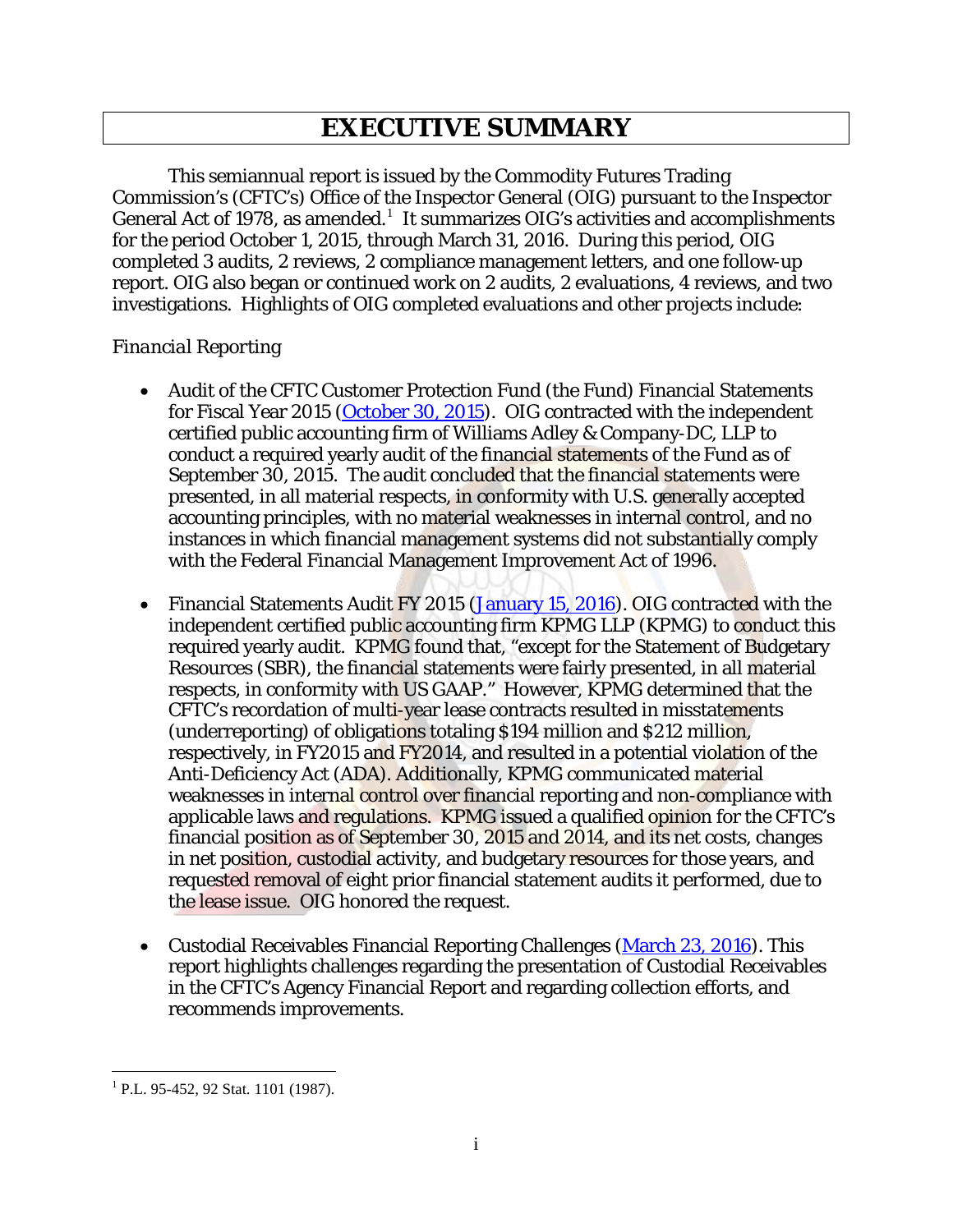#### *Information Security*

- Information Security Audit FY 2015: Compliance with Provisions of the Federal Information Security Modernization Act (November 23, 2015). OIG contracted with the independent firm of Brown & Co. to audit FISMA compliance as of September 30, 2015. Brown & Co. concluded that the CFTC had sound controls for its information security program; however, weaknesses were noted in the area of security-relevant software and firmware updates. This report is not public.
- Information Security Vulnerability Assessment 2015 (February 24, 2016). OIG contracted with the U.S. Department of Transportation, Enterprise Services Center (ESC), to perform a "Red Team" penetration test against the CFTC's network and vulnerability assessment. ESC highlighted several successes, noted improvement following a 2014 assessment, and noted where improvements could be made. This report is not public.

#### *Other Compliance and Follow-up*

- Inspector General's Assessment of the Most Serious Management Challenges Facing the CFTC [\(October 26, 2015\)](http://www.cftc.gov/idc/groups/public/@aboutcftc/documents/file/oigmgmtchall2015.pdf). OIG is required by statute yearly to summarize the "most serious" management and performance challenges facing the Agency. This year OIG determined the most serious management challenges were to: 1) Minimize information security vulnerabilities in its network; 2) Stimulate registrants towards enhancing their cyber security controls over vital client information so as to reduce the impact of any future information technology breach; and 3) Effectively triage oversight tasks in order to execute its strategic plan with limited **budgetary resources**.
- OIG Risk Assessment of the CFTC's Purchase Card and Convenience Check Program (FY 2015) [\(February 19, 2016\)](http://www.cftc.gov/idc/groups/public/@aboutcftc/documents/file/oig_riskassess2015.pdf). During the relevant period, OIG received no allegations regarding improper use of purchase cards or convenience checks. OIG performed the required FY15 assessment based on the CFTC FY15 financial statement audit (which uncovered no weaknesses in this area) as well as existing CFTC audits performed by contracted auditors, and assessed the risk of illegal, improper, or erroneous purchases as low.
- Follow-Up Report on the CFTC's Office of the Chief Economist (January 13, [2015\)](http://www.cftc.gov/idc/groups/public/@aboutcftc/documents/file/oig_oce011316.pdf). This report, which revisited issues first addressed in our [2014 review of the](http://www.cftc.gov/About/OfficeoftheInspectorGeneral/ssLINK/CFTC_046841) Office of the [Chief Economist](http://www.cftc.gov/About/OfficeoftheInspectorGeneral/ssLINK/CFTC_046841) (OCE), found that OCE has made progress on recommendations from our 2014 review. However, OIG also found that OCE restricted potentially controversial research, that OCE has had difficulty filling open economist positions, and that the process for approving papers for publication is inconsistent. We recommended that the CFTC re-establish the Visiting Scholars Program, provide OCE economists with protected research time, not prohibit research topics relevant to the CFTC mission, adopt standardized publication-review deadlines, and prepare quarterly research reports to inform the Commission of ongoing research.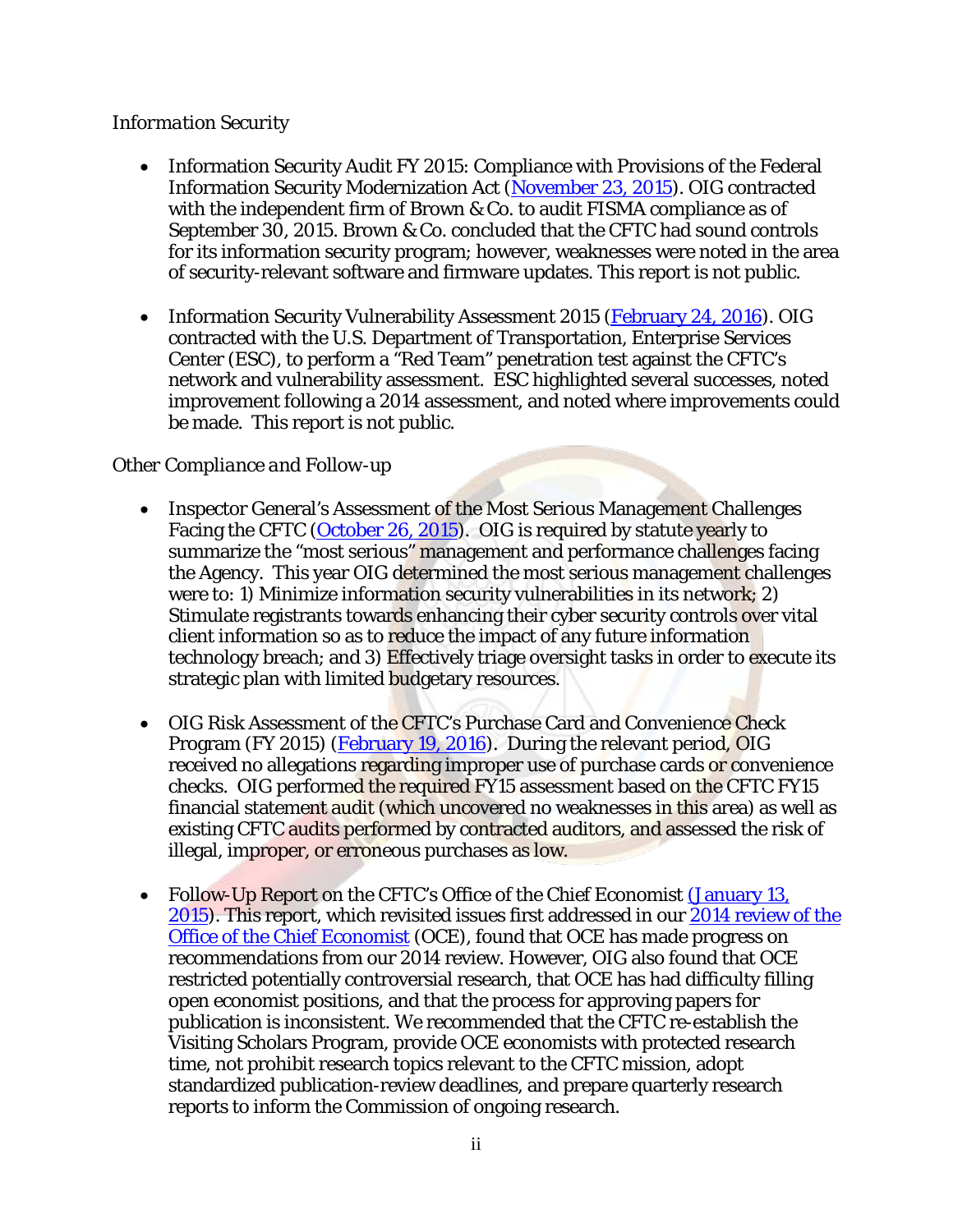Audits, reviews, and investigations started or continued this period includes:

#### *Financial Reporting*

- Audits of the CFTC's FY 2016 Annual Financial Report and Customer Protection Fund. The objective of these audits is to render an opinion on the respective financial statements in accordance with Generally Accepted Government Auditing Standards.
- Review of Management's Statement of Assurance for FY 2014 and FY 2015. OIG will assess the CFTC's justification for its overall assertion over internal controls.
- Improper Payment Review FY 2015. OIG will review the CFTC's compliance with the Improper Payments Act for Fiscal Year (FY) 2015.

#### *CFTC Oversight*

- Evaluation of Market Cybersecurity. The objective is to conduct an independent audit of the CFTC's performance in reviewing information technology system safeguards in place at entities subject to CFTC regulatory oversight.
- Evaluation of the CFTC Oversight of NFA. OIG initiated an audit to examine CFTC oversight activities of the National Futures Association (NFA).

#### *Reviews (Investigative)*

- Review of Space Utilization of the Washington, D.C., Office of the CFTC. The main objective of this review is to evaluate whether the CFTC is wasting money on unused space in its Washington, D.C., office. OIG issued a draft to management and requested a response on or before March 31, 2016. Management requested an extension prior to the close of the reporting period.
- Whistleblower Office Review. This review initially began in September 2014, but was halted in November 2014 due to competing priorities. It was reopened this reporting period and remains pending. The review seeks to determine the reason for the limited number of CFTC whistleblower awards compared to the SEC, and to recommend best practices in this area.

#### *Investigations*

- Computer Security Investigation. OIG continued its investigation of an alleged incident pertaining to network security.
- Time and Attendance Investigation. OIG began an investigation after receiving allegations of potential time and attendance infractions.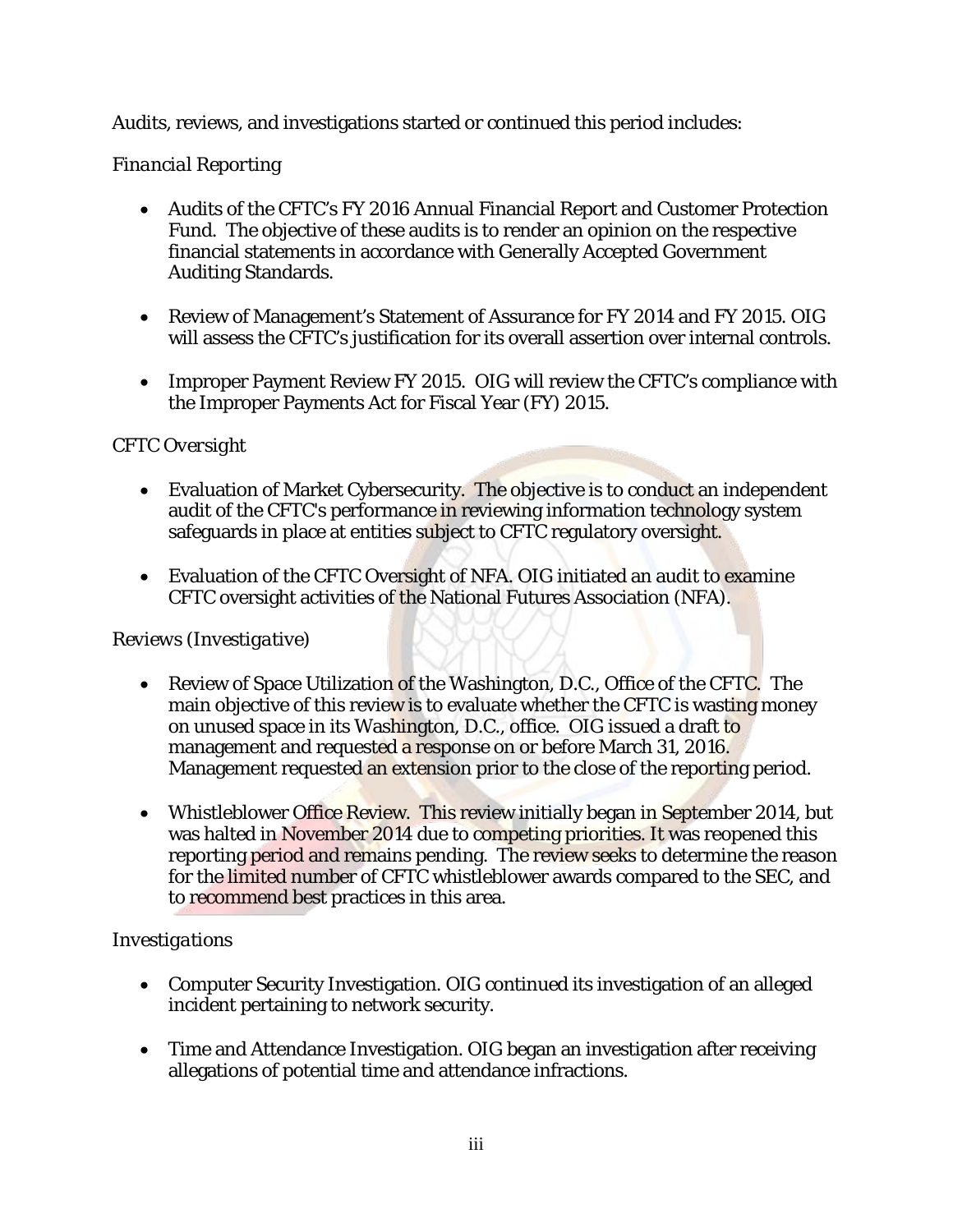# **TABLE OF CONTENTS**

<span id="page-4-0"></span>

| 1.<br>2.<br>3.                                                                                                                                                                                                                                                                       |  |
|--------------------------------------------------------------------------------------------------------------------------------------------------------------------------------------------------------------------------------------------------------------------------------------|--|
| COMPLETED AUDITS, INSPECTIONS, EVALUATIONS, REVIEWS and OTHER<br>PROJECTS.                                                                                                                                                                                                           |  |
| Audit of the CFTC Customer Protection Fund Financial<br>1.<br>. 3<br>Financial Statements Audit FY 2015: Compliance with Provisions of the<br>2.<br>Comptroller General of the United States and Office of Management<br>and Budget (OMB) Bulletin No. 15-02, Audit Requirements for |  |
| 3.<br><b>Information Security Audit FY 2015: Compliance with Provisions of</b><br>4.                                                                                                                                                                                                 |  |
| 5.<br><b>Inspector General's Assessment of The Most Serious Management</b><br>6.                                                                                                                                                                                                     |  |
| OIG Risk Assessment of the CFTC's Purchase Card and Convenience Check<br>7.                                                                                                                                                                                                          |  |
| CURRENT AUDITS, INSPECTIONS, EVALUATIONS, REVIEWS, and OTHER                                                                                                                                                                                                                         |  |
| Audits of the CFTC's FY 2016 Agency Financial Report and<br>1.<br>Review of Statement of Management Assurance for FY 2014 and FY 2015 9<br>2.<br>3.<br>4.<br>5.<br>Review of Space Utilization of the Washington, D.C., Office of the CFTC 11<br>6.<br>7.                            |  |
|                                                                                                                                                                                                                                                                                      |  |
|                                                                                                                                                                                                                                                                                      |  |
| 1.<br>2.<br>3.                                                                                                                                                                                                                                                                       |  |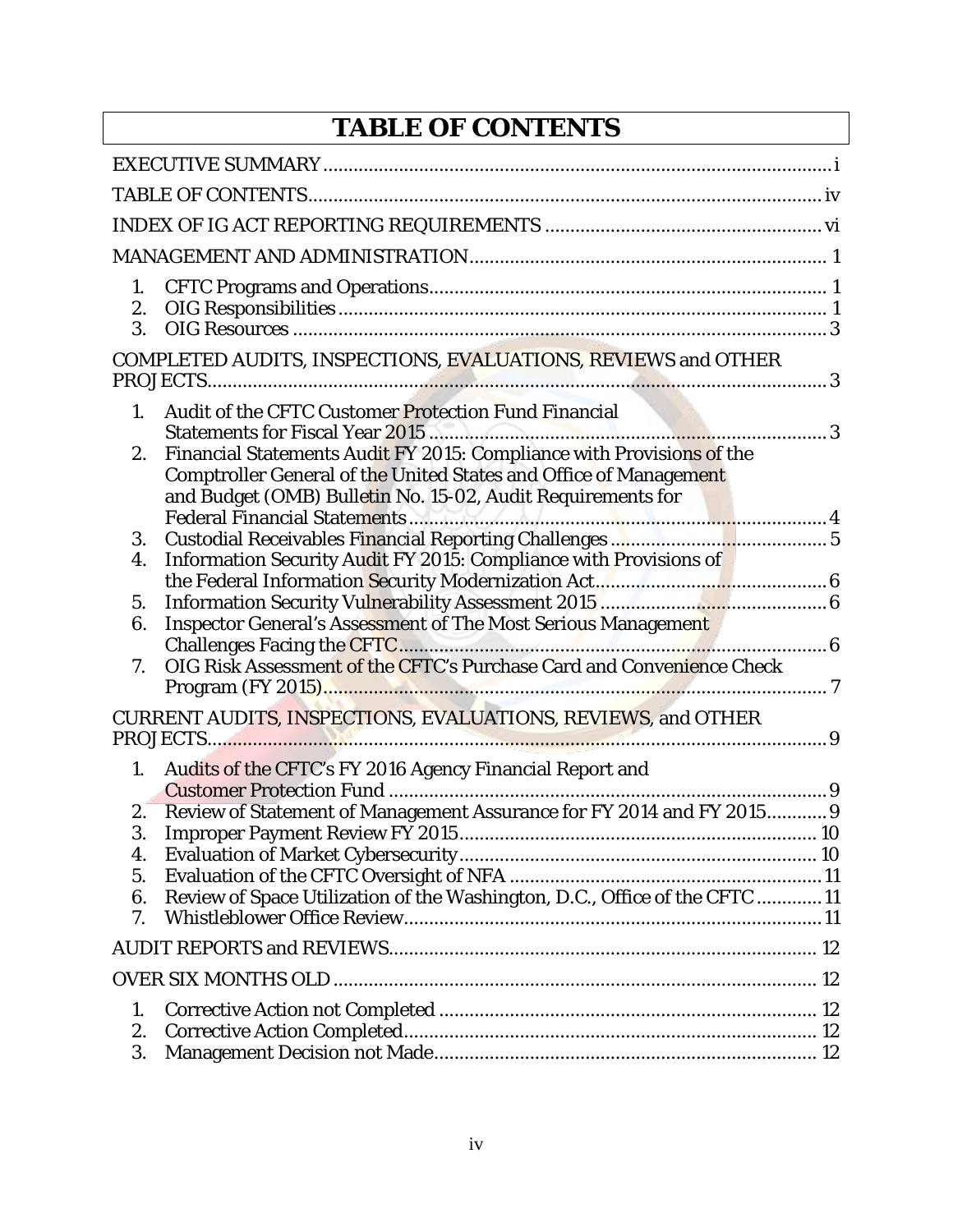|                                                              | 12 |
|--------------------------------------------------------------|----|
| SUMMARY OF MATTERS REFERRED TO PROSECUTORIAL AUTHORITIES  13 |    |
|                                                              |    |
|                                                              |    |
|                                                              |    |
|                                                              |    |
|                                                              |    |
|                                                              |    |
|                                                              |    |
|                                                              |    |
| STRATEGIC PLAN FOR THE OFFICE OF THE INSPECTOR GENERAL  16   |    |
| 1.<br>2.<br>3.                                               |    |
|                                                              |    |
|                                                              |    |
| TABLE 2 - REPORTS ISSUED WITH RECOMMENDATIONS THAT           | 21 |

**Contract of the Contract of Security**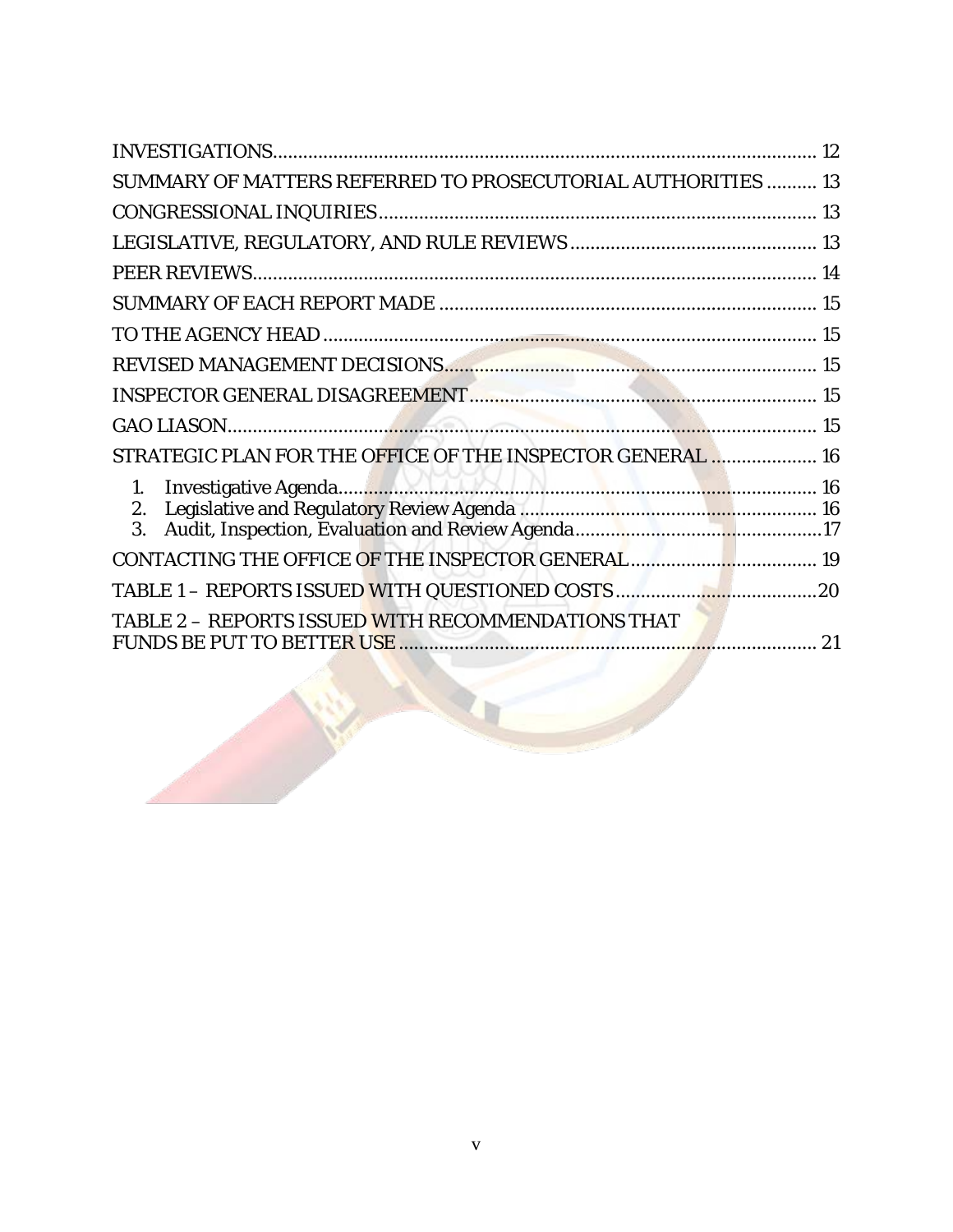# <span id="page-6-0"></span>**INDEX OF IG ACT REPORTING REQUIREMENTS**

| Section $4(a)(2)$  |                                                               |
|--------------------|---------------------------------------------------------------|
| Section $5(a)(1)$  | Significant problems, abuses and deficiencies3                |
| Section $5(a)(2)$  | Recommendations with respect to significant problems3         |
| Section $5(a)(3)$  | Significant recommendations that have not been completed12    |
| Section $5(a)(4)$  |                                                               |
| Section $5(a)(5)$  | Summary of instances where information was refused15          |
| Section $5(a)(6)$  |                                                               |
| Section $5(a)(7)$  |                                                               |
| Section $5(a)(8)$  |                                                               |
| Section $5(a)(9)$  | Statistical Table-Funds Recommended for Better Use21          |
| Section $5(a)(10)$ |                                                               |
| Section $5(a)(11)$ |                                                               |
| Section $5(a)(12)$ | Significant management decisions where the IG disagrees15     |
| Section $6(b)(2)$  | Summary of reports to Chairman where assistance was refused15 |
|                    |                                                               |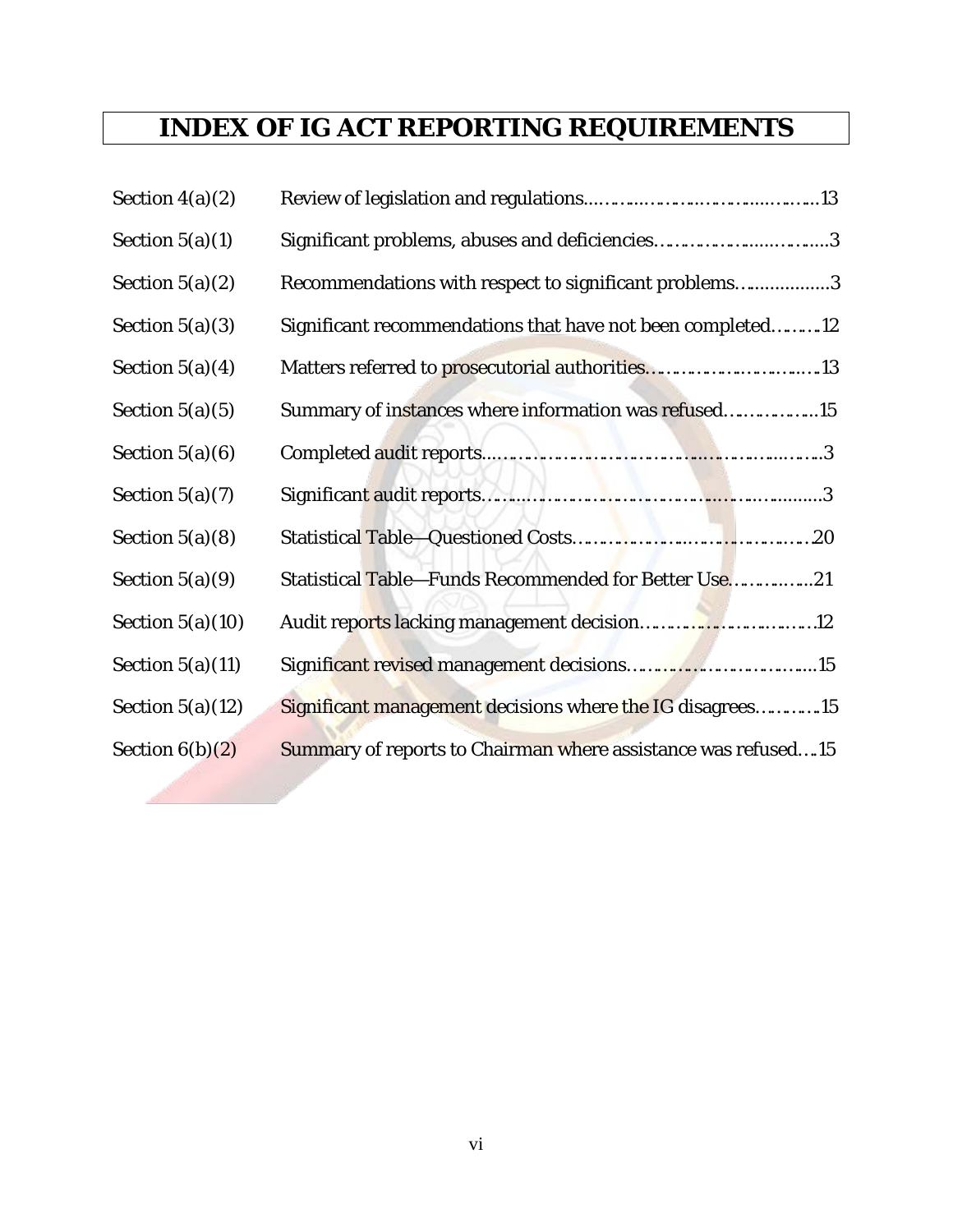### **MANAGEMENT AND ADMINISTRATION**

#### <span id="page-7-1"></span><span id="page-7-0"></span>1. **CFTC Programs and Operations**

Congress created the Commodity Futures Trading Commission in 1974 as an independent agency with the mandate to regulate commodity futures and options markets in the United States. The Commission's mandate was renewed and/or expanded in 1978, 1982, 1986, 1992, and 1995. In December 2000, the Commission was reauthorized by Congress and the President through Fiscal Year 2005 with the passage of the Commodity Futures Modernization Act of 2000 (CFMA). In May of 2008, Congress reauthorized the CFTC through Fiscal Year 2013. On July 21, 2010, the President signed into law the Dodd-Frank Act,<sup>[1](#page-7-3)</sup> which expanded the CFTC's jurisdiction and authorities.

The CFTC is responsible for fostering the economic utility of futures markets by encouraging their competitiveness and efficiency, ensuring their integrity, and protecting market participants against manipulation, abusive trade practices, and fraud. Through effective oversight regulation, the CFTC enables the commodity futures markets better to serve their vital function in the nation's economy—providing a mechanism for price discovery and a means of offsetting price risks. The Dodd-Frank Act authorized the CFTC to regulate swap dealers and increase transparency in the derivatives marketplace.

The CFTC operating divisions are: Office of the Chairman, Division of Clearing and Risk, Division of Swap Dealer and Intermediary Oversight, Division of Enforcement, Division of Market Oversight, Office of the Chief Economist, Office of the Executive Director, Office of General Counsel, Office of International Affairs, and Office of Data and Technology. Within the Office of the Chairman there are Offices of Minority and Women Inclusion, Legislative Affairs, and Public Affairs. In addition to its headquarters office in Washington, D.C., the CFTC maintains offices in Chicago, Illinois; Kansas City, Missouri; and New York, New York.

#### <span id="page-7-2"></span>**2. OIG Responsibilities**

 $\overline{a}$ 

The CFTC OIG was created in 1989 in accordance with the 1988 amendments to the Inspector General Act of 1978.<sup>[2](#page-7-4)</sup> OIG was established as an independent unit to:

• Promote economy, efficiency, and effectiveness in the administration of CFTC programs and operations, and detect and prevent fraud, waste, and abuse in such programs and operations;

<span id="page-7-3"></span><sup>&</sup>lt;sup>1</sup> Dodd-Frank Wall Street Reform and Consumer Protection Act ("Dodd-Frank Act"), Pub. L. 111-203, 124 Stat. 1376 (2010).

<span id="page-7-4"></span><sup>&</sup>lt;sup>2</sup> Inspector General Act Amendments of 1988, P.L. 100-504, 102 Stat. 2515 (1988).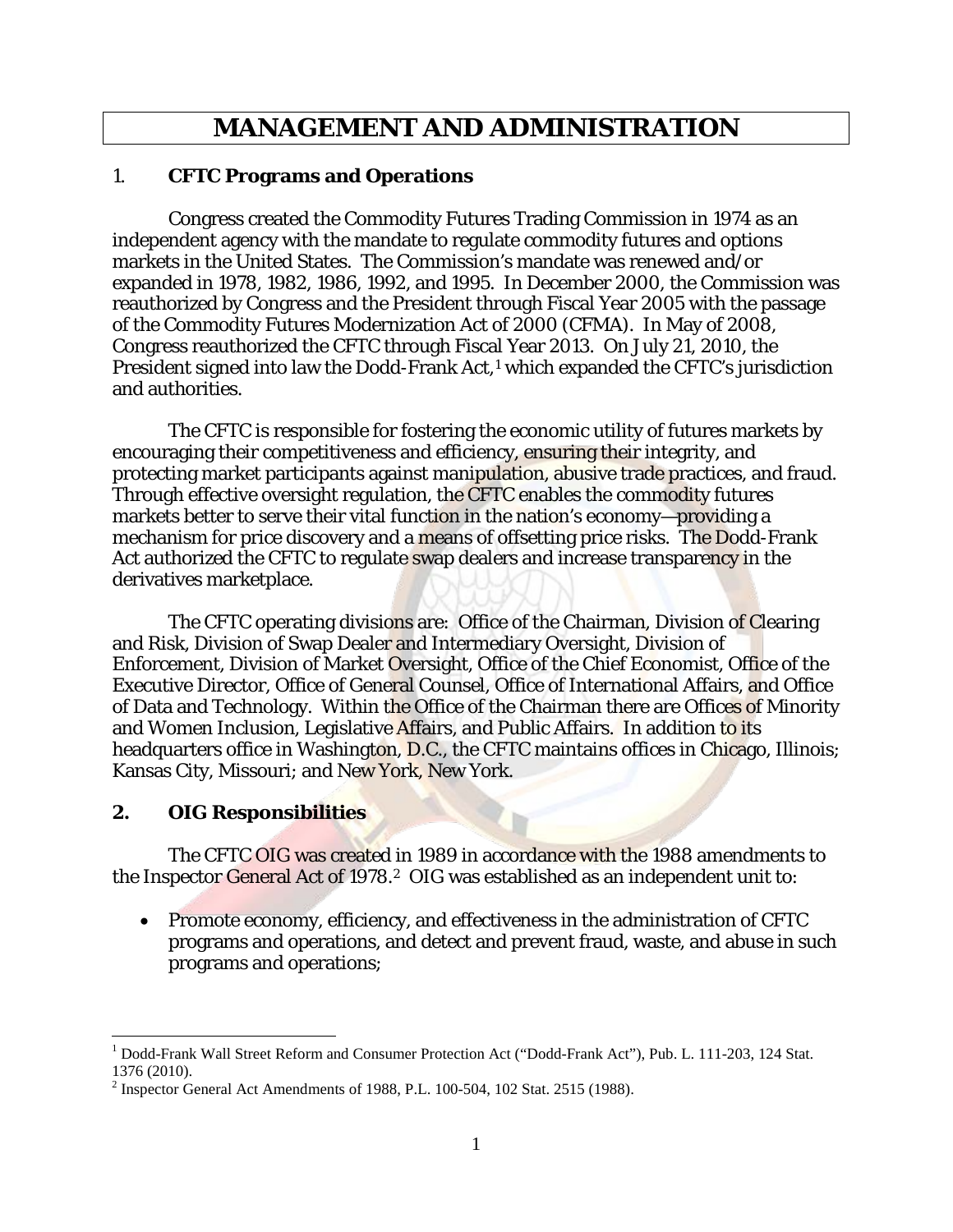- Conduct and supervise audits and, where necessary, investigations relating to the administration of CFTC programs and operations;
- Review existing and proposed legislation, regulations, and exchange rules and make recommendations concerning their impact on the economy and efficiency of CFTC programs and operations or the prevention and detection of fraud and abuse;
- Recommend policies for, and conduct, supervise, or coordinate other activities carried out or financed by such establishment for the purpose of promoting economy and efficiency in the administration of, or preventing and detecting fraud and abuse in, its programs and operations; and
- Keep the Commission and Congress fully informed about any problems or deficiencies in the administration of CFTC programs and operations and provide recommendations for correction of these problems or deficiencies.

OIG is a member of the Counsels of Inspectors General on Financial Oversight (CIGFO), created under the Dodd-Frank Act to examine the work of the Financial Stability Oversight Council (FSOC).

OIG is required to conduct, supervise, and coordinate audits of CFTC programs and operations in accordance with *Generally Accepted Government Auditing Standards*.[3](#page-8-0) OIG is also required to recommend changes to existing and proposed CFTC programs and operations to promote economy, efficiency, and effectiveness and to prevent and detect fraud and abuse. OIG also conducts inspections, evaluations, and reviews in accordance with the *Quality Standards for Inspection and Evaluation*[4](#page-8-1) issued by the Council of Inspectors General for Integrity and Efficiency (CIGIE).

OIG investigations are performed in accordance with the *Quality Standards for Investigations*<sup>[5](#page-8-2)</sup> issued by the President's Council on Integrity and Efficiency and the Executive Council on Integrity and Efficiency and are performed in response to allegations and/or evidence indicating possible violations of law, regulations, or applicable standards, as well as other improper conduct in connection with the programs and operations of the Agency.

 OIG operates independently of the Agency and has not experienced any interference from the CFTC Chairman or Commissioners in connection with the conduct of any investigation, inspection, evaluation, review, or audit. Our investigations have been pursued regardless of the rank or party affiliation of the target. OIG also has conducted audits, inspections, evaluations, and reviews without interference where it

 $\overline{a}$ 

<span id="page-8-0"></span><sup>&</sup>lt;sup>3</sup> The US Government Accountability Office issues the *Government Auditing Standards* (December 2011). The standards are available at: http://gao.gov/assets/590/587281.pdf.

<span id="page-8-2"></span><span id="page-8-1"></span><sup>4&</sup>lt;br>Available at[: https://www.ignet.gov/sites/default/files/files/committees/inspect-eval/iestds12r.pdf.](https://www.ignet.gov/sites/default/files/files/committees/inspect-eval/iestds12r.pdf)<br>5<br>Available at https://www.ignet.gov/sites/default/files/files/invstds2011.pdf.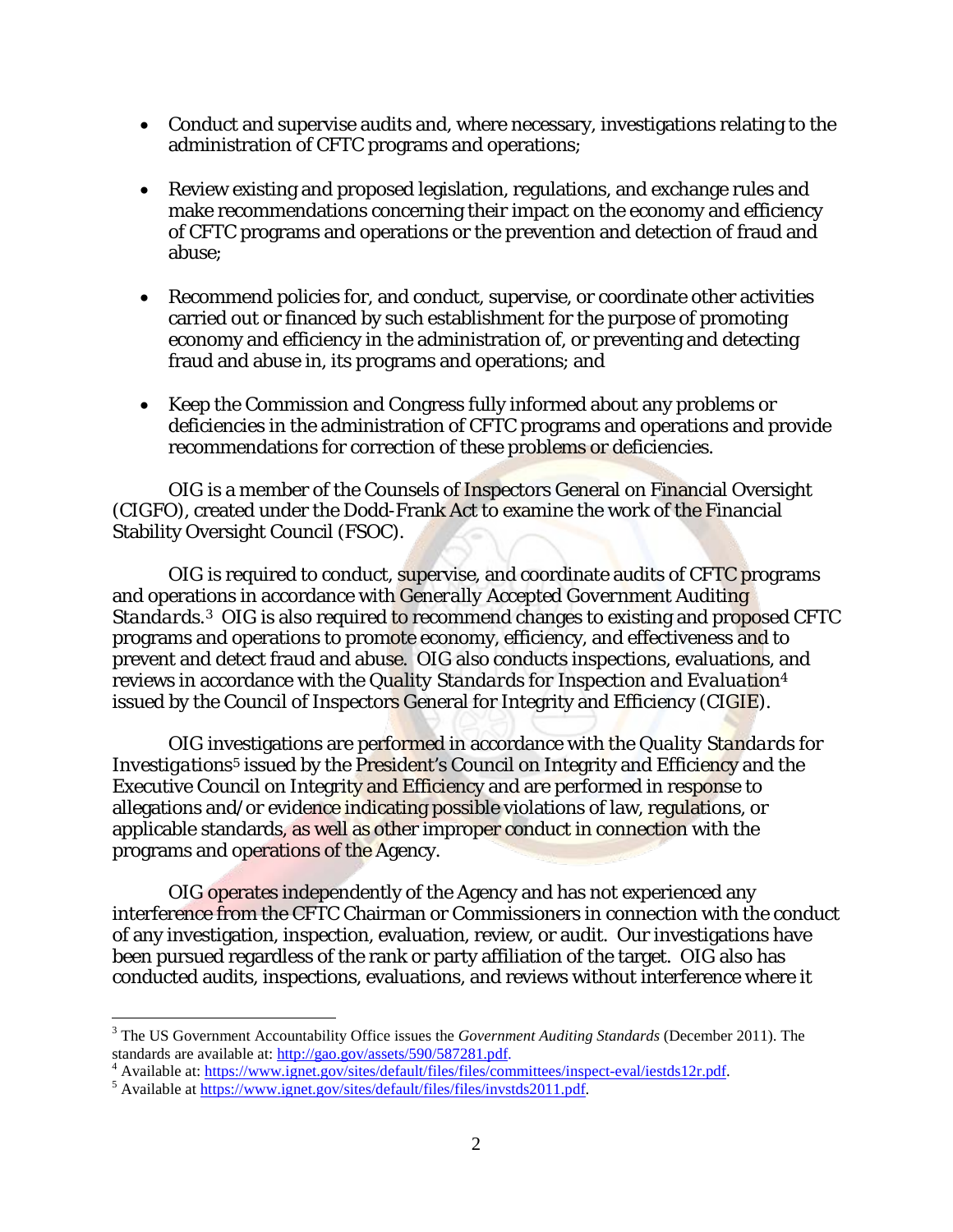has perceived the opportunity to recommend improvement to futures regulation efforts, again without regard to the party affiliation of any Chairman or Commissioner.<sup>[6](#page-9-3)</sup>

#### <span id="page-9-0"></span>**3. OIG Resources**

At the end of the reporting period, the CFTC OIG consisted of 9.5 full time equivalents—the Inspector General, Deputy Inspector General/Chief Counsel, Assistant Inspector General for Auditing, three Attorney-Advisors (one part time), two Auditors, one Senior Program Analyst, and an Audit Management Analyst.

# <span id="page-9-1"></span>**COMPLETED AUDITS, INSPECTIONS, EVALUATIONS, REVIEWS and OTHER PROJECTS**

During this period, OIG completed 3 audits, 2 reviews, 2 compliance management letters, and 1 follow-up report.

#### <span id="page-9-2"></span>**1. [Audit of the CFTC Customer Protection Fund Financial Statements for](http://www.cftc.gov/idc/groups/public/@aboutcftc/documents/file/cpfreport2015.pdf)  [Fiscal Year 2015](http://www.cftc.gov/idc/groups/public/@aboutcftc/documents/file/cpfreport2015.pdf)**

Annually, OIG conducts an audit of the CFTC Customer Protection Fund (Fund) financial statements.[7](#page-9-4) The Fund's balance as of September 30, 2015 was \$268,809,520. OIG contracted with the independent certified public accounting firm of Williams Adley & Company-DC, LLP (Williams Adley) to audit the financial statements of the Fund as of September 30, 2015, and for the year then ended, to provide negative assurance on internal control and compliance with laws and regulations for financial reporting. In its audit of the Fund, Williams Adley found:

- The financial statements were fairly presented, in all material respects, in conformity with U.S. generally accepted accounting principles.
- There were no material weaknesses in internal control identified for the Fund. Williams Adley did provide a comment in the form of a management letter for improving the preparation of the financial statements.
- There were no instances in which the financial management systems did not substantially comply with the requirements of the Federal Financial Management Improvement Act of 1996.

<span id="page-9-3"></span> $\overline{a}$ <sup>6</sup> The Inspector General Act of 1978, as amended, states: "Neither the head of the establishment nor the officer next in rank below such head shall prevent or prohibit the Inspector General from initiating, carrying out, or completing any audit or investigation...." 5 U.S.C. App. 3 sec. 3(a).

<span id="page-9-4"></span><sup>&</sup>lt;sup>7</sup> Section 748 of the Dodd-Frank Act added section 23(g) to the Commodity Exchange Act requiring the Agency to submit to Congress a yearly report on the Commission's whistleblower award program that includes a complete set of audited financial statements including a balance sheet, income statement, and cash flow analysis. P.L. 111-203, 124 Stat. 1739 (2010) (codified at 7 U.S.C. § 26).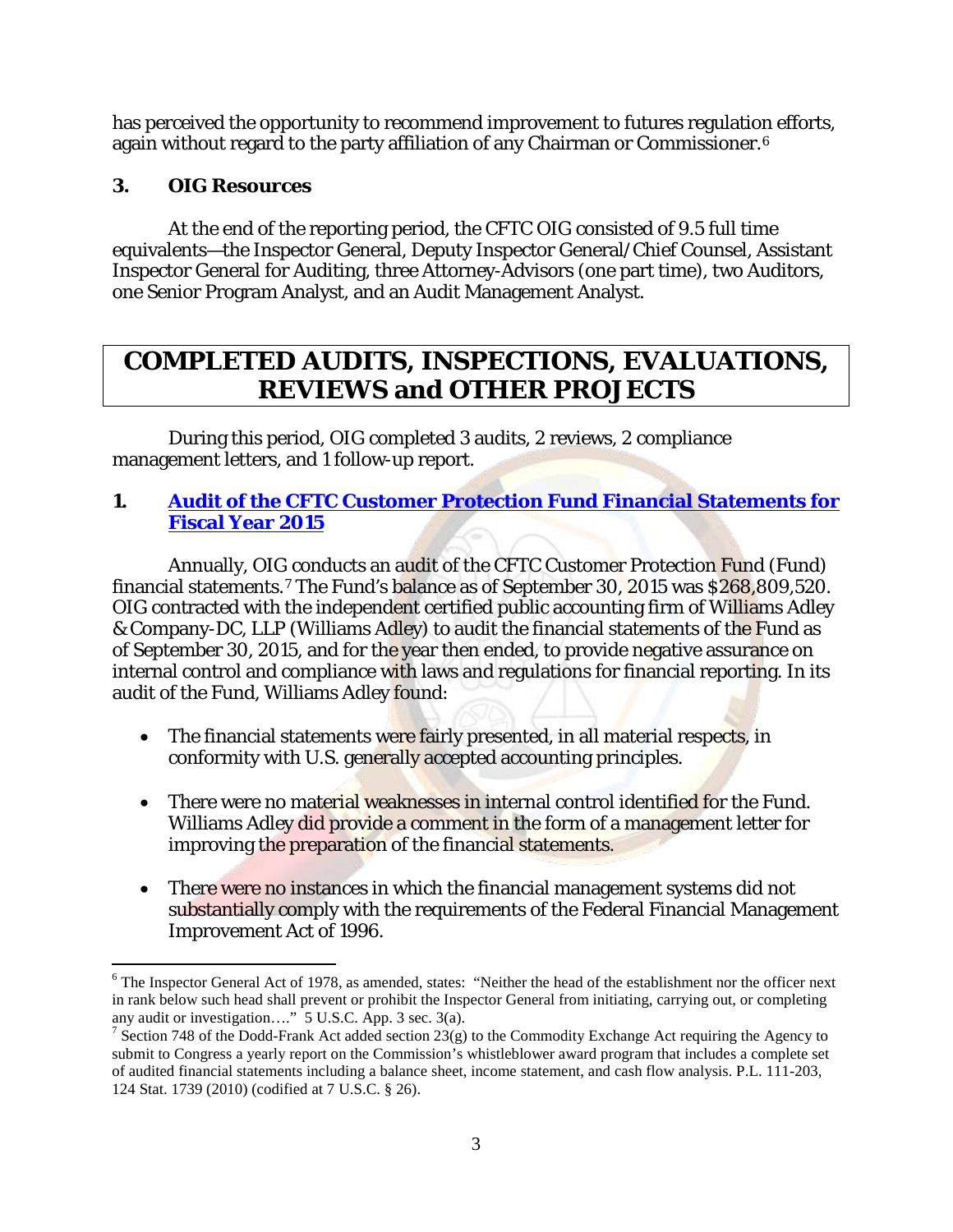#### <span id="page-10-0"></span>**2. [Financial Statements Audit FY 2015: Compliance with Provisions of](http://www.cftc.gov/idc/groups/public/@aboutcftc/documents/file/2015finstatementaudit.pdf)  [the Comptroller General of the United States](http://www.cftc.gov/idc/groups/public/@aboutcftc/documents/file/2015finstatementaudit.pdf) and Office of [Management and Budget \(OMB\) Bulletin No. 15-02, Audit](http://www.cftc.gov/idc/groups/public/@aboutcftc/documents/file/2015finstatementaudit.pdf)  [Requirements for Federal Financial Statements](http://www.cftc.gov/idc/groups/public/@aboutcftc/documents/file/2015finstatementaudit.pdf)**

OIG contracted with the independent certified public accounting firm KPMG LLP (KPMG) to conduct this required annual audit.[8](#page-10-1) KPMG communicated a qualified opinion for the CFTC's financial position as of September 30, 2015 and 2014, and its net costs, changes in net position, custodial activity, and budgetary resources for the years then ended. Additionally, KPMG communicated material weaknesses in internal control over financial reporting and non-compliance with applicable laws and regulations. KPMG found that, "except for the Statement of Budgetary Resources (SBR), the financial statements were fairly presented, in all material respects, in conformity with US GAAP." Specifically, KPMG found that "the CFTC's budgetary accounting for recording of lease obligations [in the SBR] in prior years [FY 2005 through FY 2014] and in the current year is not in accordance with US GAAP."

With regard to the recording of lease obligations, KPMG found:

- CFTC's FY 2015 and FY 2014 financial statements contained misstatements related to the understatement of obligations of approximately \$194 million and \$212 million, respectively, as of September 30, 2015 and 2014, which impacts a number of amounts on the CFTC's combined statements of budgetary resources and related notes including financial statement captions such as Total Budgetary Resources, Obligations Incurred, Total Unobligated Balance, End of Year, and Obligated Balance, End of Year.
- The CFTC's historical practice of entering into lease contracts and recording related obligations resulted in a potential violation of the Anti-Deficiency Act (ADA). In reference to internal controls over financial reporting, KPMG communicated the CFTC's internal controls are not sufficiently designed to detect and correct material errors in its financial statements. In reference to compliance with laws and regulations, the CFTC's historical practice of entering into lease contracts and recording related obligations resulted in a potential violation of the Anti-Deficiency Act (ADA). KPMG noted the CFTC lacked controls to prevent violations and were not sufficiently designed to prevent violations in the [two] instances [the CFTC reported] for FY 2015.
- The CFTC agreed to recommendations made by KPMG except for one relating to the recording of lease obligations. After the release of the report, the General Accountability Office ruled that the recording of lease obligations [as described

<span id="page-10-1"></span> $\overline{a}$ <sup>8</sup> The Accountability of Tax Dollars Act, P.L. 107-289, 116 Stat. 2049 (2002), codified at Title 31 U.S.C. § 3515, requires the CFTC and other federal agencies to have its financial statements audited annually.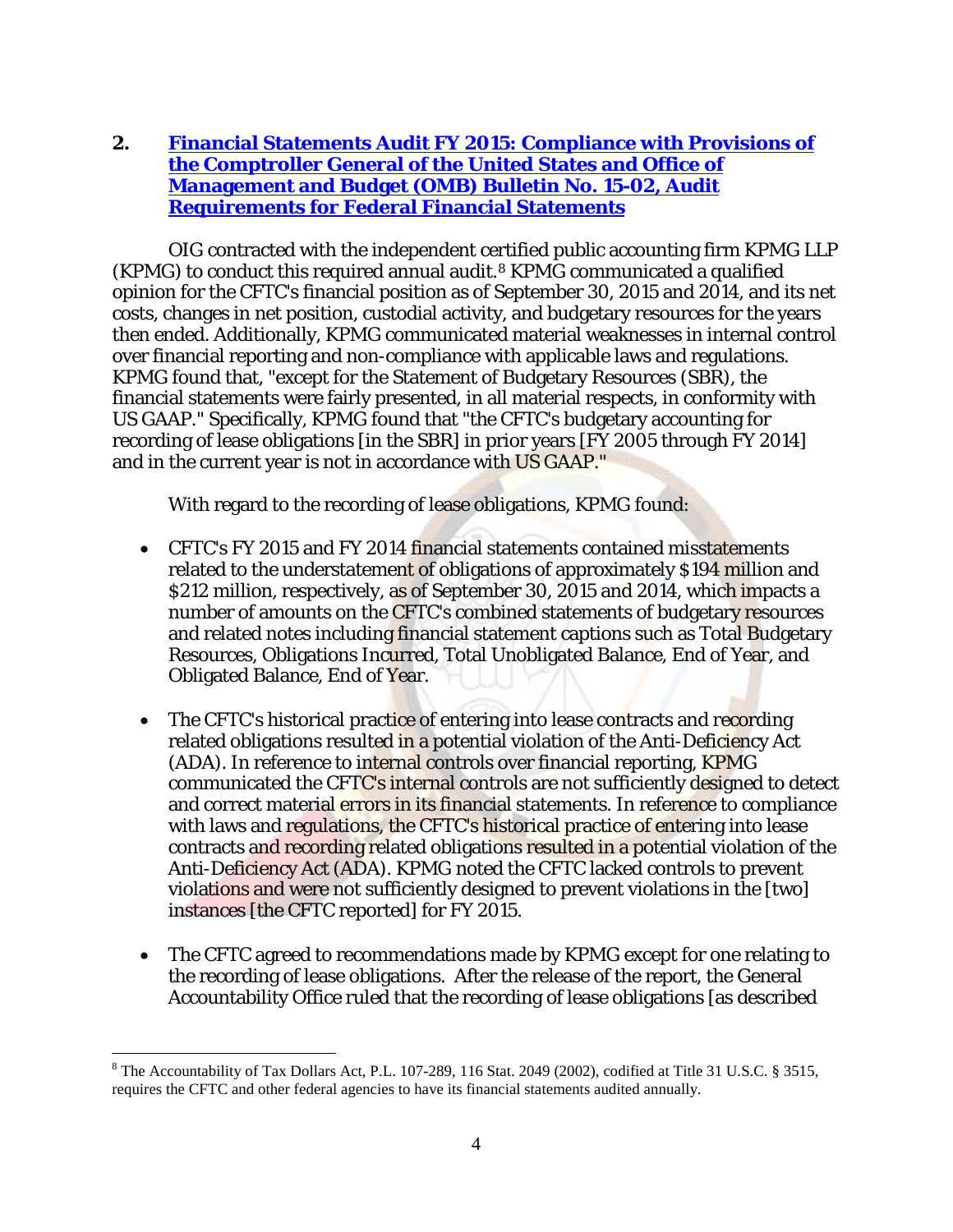by KPMG] was appropriate and the CFTC acknowledged that it would correct the matter.

#### <span id="page-11-0"></span>**3. [Custodial Receivables Financial Reporting Challenges](http://www.cftc.gov/idc/groups/public/@aboutcftc/documents/file/oig_crfrc032416.pdf)**

On March 24, 2016, OIG highlighted challenges regarding the presentation of Custodial Receivables in the CFTC Agency Financial Report (AFR), and regarding collection efforts. OIG noted the CFTC's Financial Management Branch (FMB) policy deems all civil monetary sanctions (CMS) resulting from Division of Enforcement (Enforcement) efforts uncollectable unless there is evidence to the contrary. FMB relies on Enforcement collectability assessments to provide such evidence. Enforcement does not document use of a consistent standard for its collectability determinations, and only documents the basis for collectability determinations if a CMS is determined to be collectable. Enforcement and FMB's practices together do not document reliable collectability determinations. Also, FMB reports certain CMS penalties in the CFTC AFR as Custodial Receivables, net of any Allowance for Loss for uncollectable amounts determined through the procedures described above. In the CFTC FY 2014 and FY 2015 financial statements, FMB reduced Custodial Receivables by an Allowance for Loss (amounts deemed uncollectable) exceeding \$1.4 billion, each year. Because Enforcement and FMB's practices together do not document reliable collectability determinations, they also do not support reliable Custodial Receivables Allowances for Loss reported in the AFR.

In addition, FMB refers all outstanding debts initially to the U.S. Department of Treasury (Treasury) for collection. Enforcement or Treasury may also refer debts to the Department of Justice (DoJ) for more robust collection efforts. Due to the failure to support reliable collectability determinations, the decision to forego early referral to DoJ in favor of Treasury is not supported. Lastly, Federal policies call for agencies to collect data for performance measures in order to provide relevant information to decisionmakers. The CFTC historically has not provided comprehensive CMS data and performance information in its AFR.

OIG recommended the Office of the Executive Director, in consultation with the Director of Enforcement, standardize procedures for collectability determinations, identify cases for routing first to the Department of Justice, and provide additional Enforcement information in the AFR. Management did not dispute that certain collectability determinations are not documented and agreed with the recommendations, but and expressed concerns about the underlying premise of the report, specifically that financial reporting of custodial receivables are unreliable or unsupported due to the lack of documentation, or that current practices may have diminished the collection potential of debts or collection rates.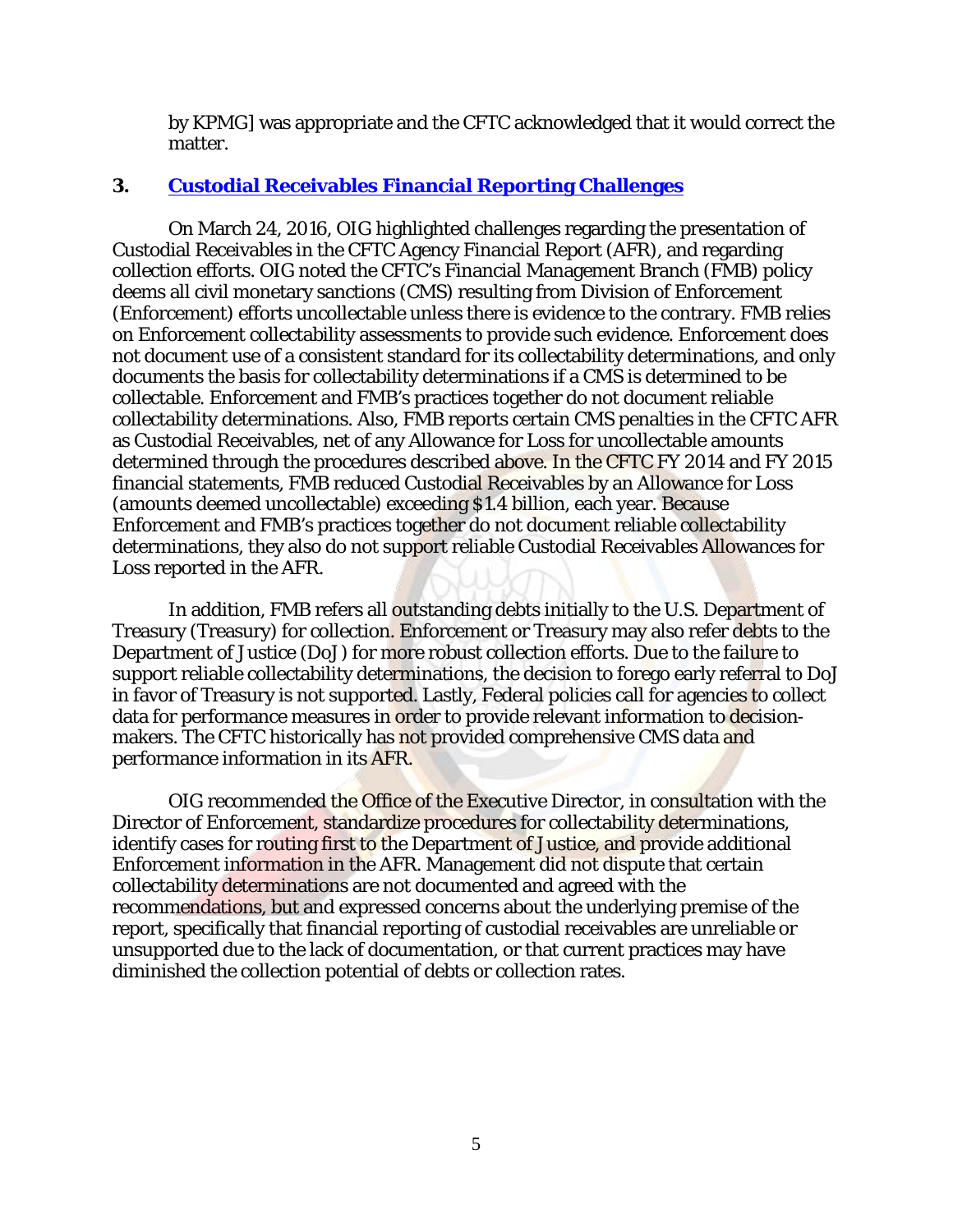#### <span id="page-12-0"></span>**4. Information Security Audit FY 2015: Compliance with Provisions of the Federal Information Security Modernization Act**

OIG completed an audit of the CFTC's compliance with the provisions of the Federal Information Security Modernization Act of 2014 (FISMA). OIG contracted with the independent firm of Brown & Co. to audit FISMA compliance as of September 30, 2015.

Brown & Co. found the CFTC has not installed all security-relevant software updates promptly. They recommended improvements to the agency's policy and procedures and that the CFTC implement an update tracking program. In addition to recommendations made by Brown & Co, OIG recommended an access security policy improvement. This report is not public.

#### <span id="page-12-1"></span>**5. Information Security Vulnerability Assessment 2015**

OIG completed a vulnerability assessment of the CFTC's information technology  $(IT)$  network. OIG contracted with the U.S. Department of Transportation, Enterprise Services Center (ESC), to perform a "Red Team"[9](#page-12-3) penetration test against the CFTC's network and vulnerability assessment. ESC highlighted successes in the areas of alerts, mitigating vulnerabilities, and U.S. Government Configuration Baselines. ESC also highlighted challenges for inventory and patch management, and the risk of exfiltration of sensitive data stored on the network. This report is not public.

#### *Other Compliance and Follow-up*

#### <span id="page-12-2"></span>**6. [Inspector General's Assessment of The Most Serious Management](http://www.cftc.gov/idc/groups/public/@aboutcftc/documents/file/oigmgmtchall2015.pdf)  [Challenges Facing the CFTC](http://www.cftc.gov/idc/groups/public/@aboutcftc/documents/file/oigmgmtchall2015.pdf)**

The Reports Consolidation Act of 2000 (RCA)<sup>[10](#page-12-4)</sup> authorizes the CFTC to provide financial and performance information in a meaningful and useful format for Congress, the President, and the public. The RCA requires the Inspectors General to summarize the "most serious" management and performance challenges facing each Agency and to assess the Agency's progress in addressing those challenges. For Fiscal Year (FY) 2016, OIG reported that the CFTC's most serious management challenges are to:

- Minimize information security vulnerabilities in its network.
- Stimulate registrants towards enhancing their cyber security controls over vital client information so as to reduce the impact of any future information technology breach.

 $\overline{a}$ 

<span id="page-12-3"></span><sup>&</sup>lt;sup>9</sup> Penetration testers assess organization security unbeknownst to CFTC staff. For this project, few CFTC staff members were given prior notice of internal vulnerability scans.<br><sup>10</sup> P.L. 106-531, 114 Stat. 2537 (2000).

<span id="page-12-4"></span>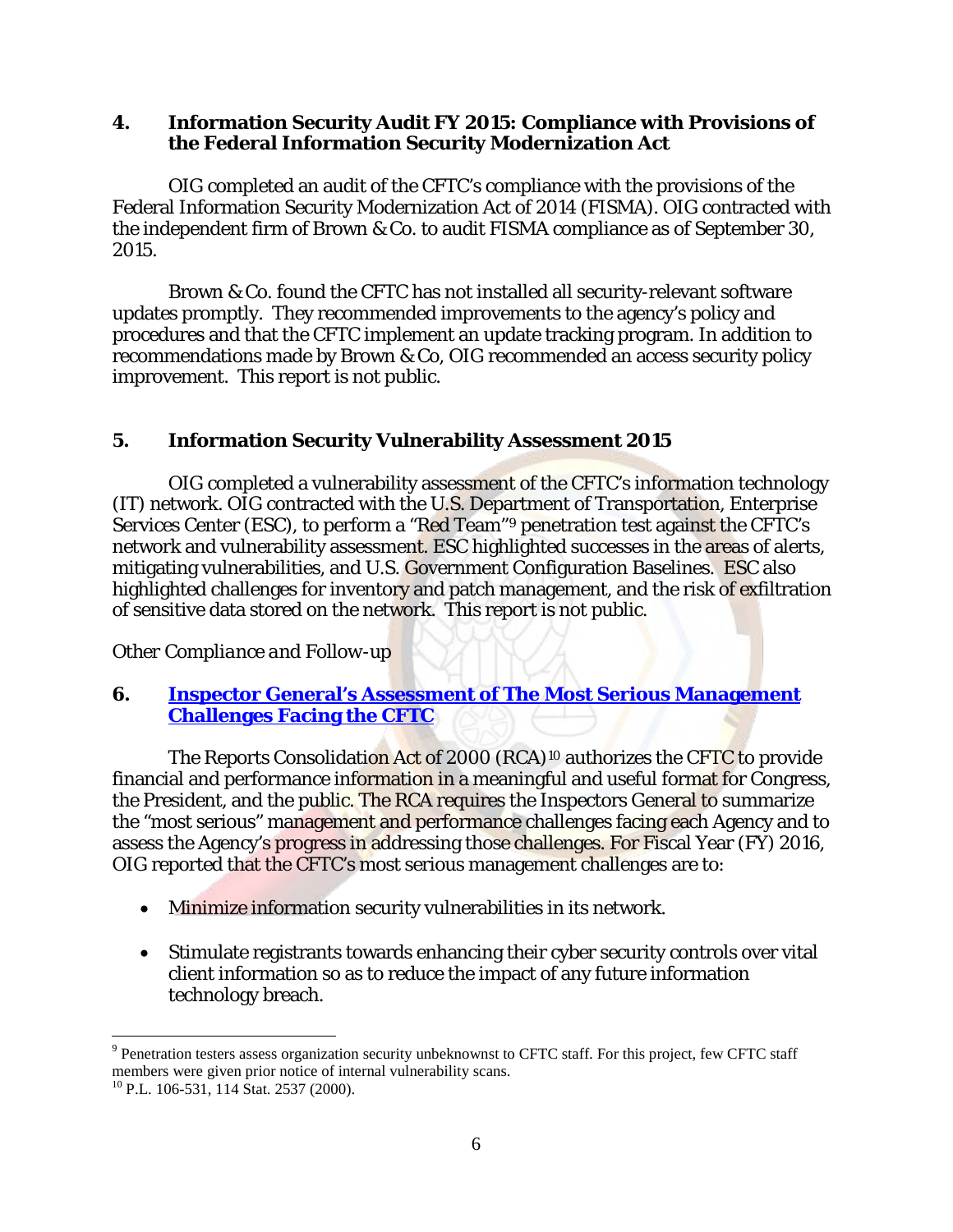• Effectively triage oversight tasks in order to execute its strategic plan with limited budgetary resources.

#### <span id="page-13-0"></span>7. **[OIG Risk Assessment of the CFTC's Purchase Card and Convenience](http://www.cftc.gov/idc/groups/public/@aboutcftc/documents/file/oig_riskassess2015.pdf)  [Check Program \(FY 2015\)](http://www.cftc.gov/idc/groups/public/@aboutcftc/documents/file/oig_riskassess2015.pdf)**

The Government Charge Card Abuse Prevention Act of 2012[11](#page-13-1) requires the Inspector General to report to the head of the agency the results of analyses or audits of the agency's purchase card or convenience check programs, to conduct periodic assessments, and to conduct analyses and audits as necessary. During the relevant period, OIG received no allegations regarding improper use of purchase cards or convenience checks. OIG performed the required FY15 assessment based on the CFTC FY15 financial statement audit (which uncovered no weaknesses in this area) as well as its review of an existing internal evaluation conducted by the CFTC. The CFTC contracted an internal control evaluation for FY 2015 that determined that controls over purchase cards were generally adequate, but recommended improvements in document retention protocols, communication and oversight, and electronic archiving. Since management has corrective actions in place to address these recommendations and considering the independent auditor's conclusion in connection with the FY2015 financial statement audit, OIG assessed the current risk of illegal, improper, or erroneous purchases as low.

#### **8. [Follow-Up Report on the Office of the Chief Economist](http://www.cftc.gov/idc/groups/public/@aboutcftc/documents/file/oig_oce011316.pdf) (OCE)**

This report, which revisited issues first addressed in our 2014 review of OCE, set out to: (I) review the efficiency and effectiveness of current publication procedures for OCE research papers; (2) determine if staffing issues in OCE have been resolved, including whether outside academics have been allowed to return to pursue research; and (3) determine if OCE economists have the IT infrastructure-both hardware and software necessary to do their jobs efficiently.

OIG found that review procedures for research papers, including clearance times, have improved, but recommended further improvement to the review process. In addition, OIG found that OCE:

- $\checkmark$  Restricted relevant but potentially controversial research regarding the effect of position limits on the markets;
- $\checkmark$  Can better inform the CFTC about ongoing research;
- $\checkmark$  Has not fully restarted the Visiting Scholars Program; and
- $\checkmark$  Has had difficulty filling available positions.

<span id="page-13-1"></span> $\overline{a}$ <sup>11</sup> P.L. 112-194, 126 Stat. 1445 (2012).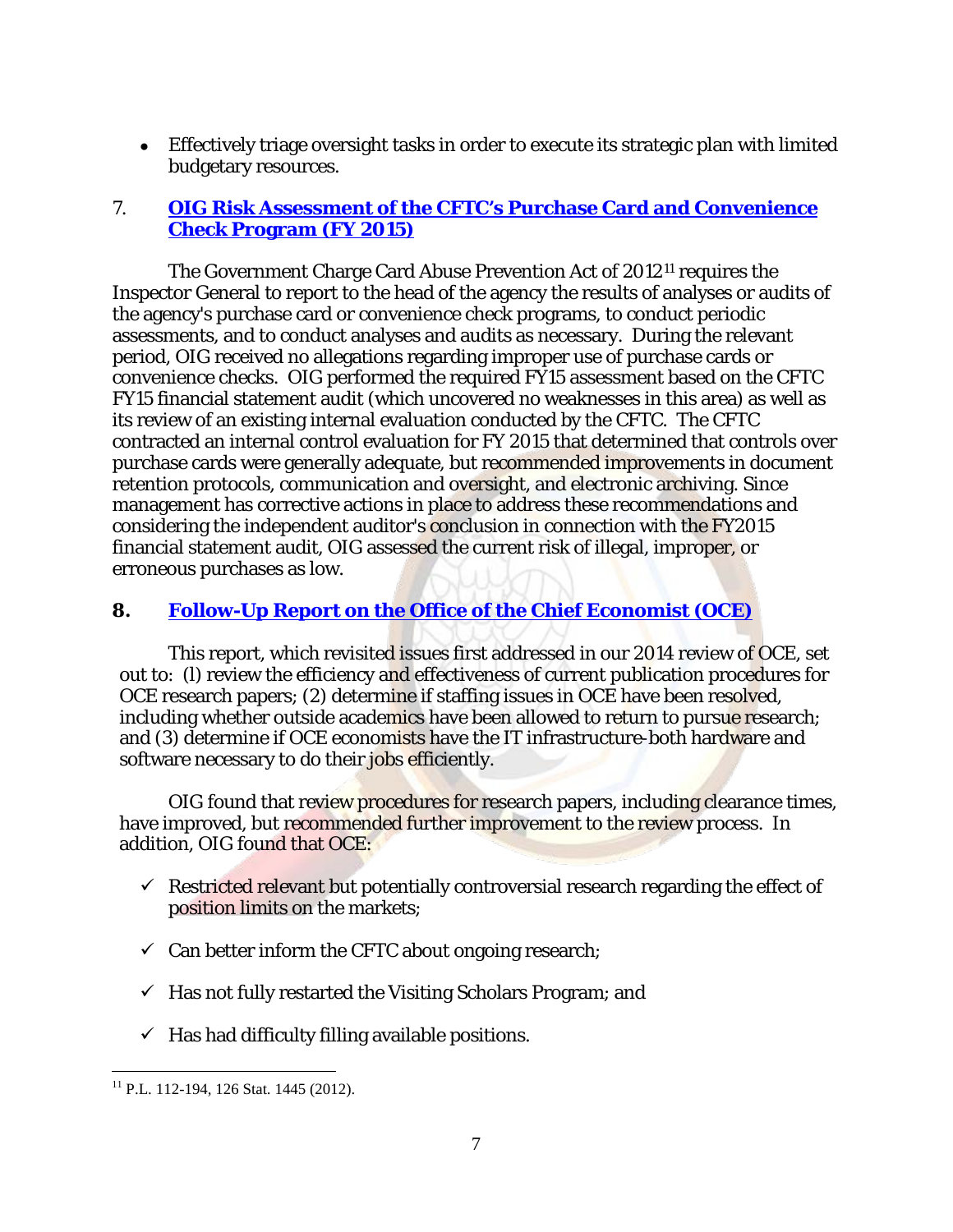Between December 2012 and January 2014, OIG estimates OCE economists (including contractors and consultants who perform research on a visiting basis) decreased from 39 to 11, a decrease of 72%. The Chief Economist was allotted \$200,000 in FY2015 to hire outside academics as contractors, but chose to allocate the funds elsewhere. OIG recommended that the CFTC fully reestablish the Visiting Scholars Program. The Chief Economist informed OIG that eight additional outside academic economists are anticipated to be added to the OCE within the next few months.

In addition, OIG recommended that the CFTC provide OCE economists with protected research time, that the CFTC adopt standardized review deadlines, that OCE prepare a quarterly report to inform the Commission of ongoing research, and that OCE not prohibit research into economic topics relevant to the CFTC mission. OIG will follow up on the issues raised in this report, including the anticipated expansion of research economists in OCE.

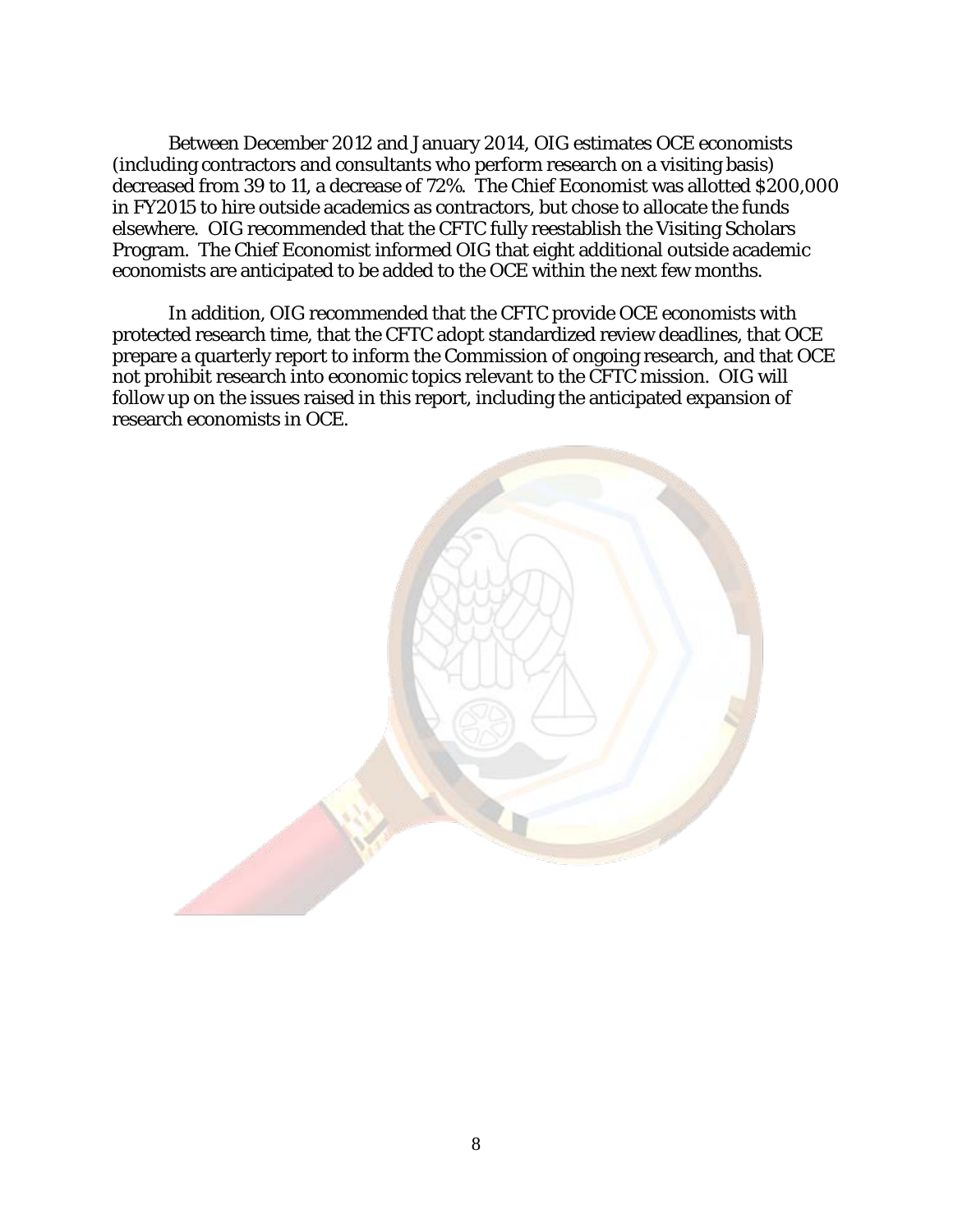# <span id="page-15-0"></span>**CURRENT AUDITS, INSPECTIONS, EVALUATIONS, REVIEWS, and OTHER PROJECTS**

At the end of this reporting period, OIG began or continued work on 2 audits, 2 evaluations, 4 reviews, and two investigations.

#### *Financial Reporting*

#### <span id="page-15-1"></span>**1. Audits of the CFTC's FY 2016 Agency Financial Report and Customer Protection Fund**

Allmond and Company LLC was contracted to perform the annual financial statement audits of the FY2016 CFTC financial statements and Customer Protection Fund. The objectives of the audits are to:

- Express an opinion on whether CFTC fiscal year 2016 financial statements are fairly presented, in all material respects, in conformity with U.S. generally accepted accounting principles.
- Report on internal controls over financial reporting (including safeguarding assets) and compliance in place as of September 30, 2016 to provide reasonable assurance that misstatements, losses, or noncompliance material in relation to the financial statements would be prevented or detected on a timely basis.
- Report on CFTC compliance with selected provisions of laws and regulations.

#### <span id="page-15-2"></span>**2. Review of Statement of Management Assurance for FY 2014 and FY 2015**

The Federal Managers' Financial Integrity Act of 1982 (FMFIA)<sup>[12](#page-15-3)</sup> requires agencies to establish internal control and financial systems that provide reasonable assurance of achieving the three objectives of internal control, which are:

- $\triangleright$  Effectiveness and efficiency of operations;
- $\triangleright$  Compliance with regulations and applicable laws; and
- $\triangleright$  Reliability of financial reporting.

FMFIA requires the agency head to provide an annual Statement of Assurance on whether the agency has met these requirements. The Office of Management and Budget (OMB) Circular A-123, Management's Responsibility for Internal Control, implements the FMFIA and defines management's responsibility for internal control in federal agencies. FMFIA requires agencies to establish internal control over their programs, financial reporting, and financial management systems. For FY 2014 the CFTC issued a

<span id="page-15-3"></span> $\overline{a}$ <sup>12</sup> P.L. 97-255, 96 STAT. 814 (1982).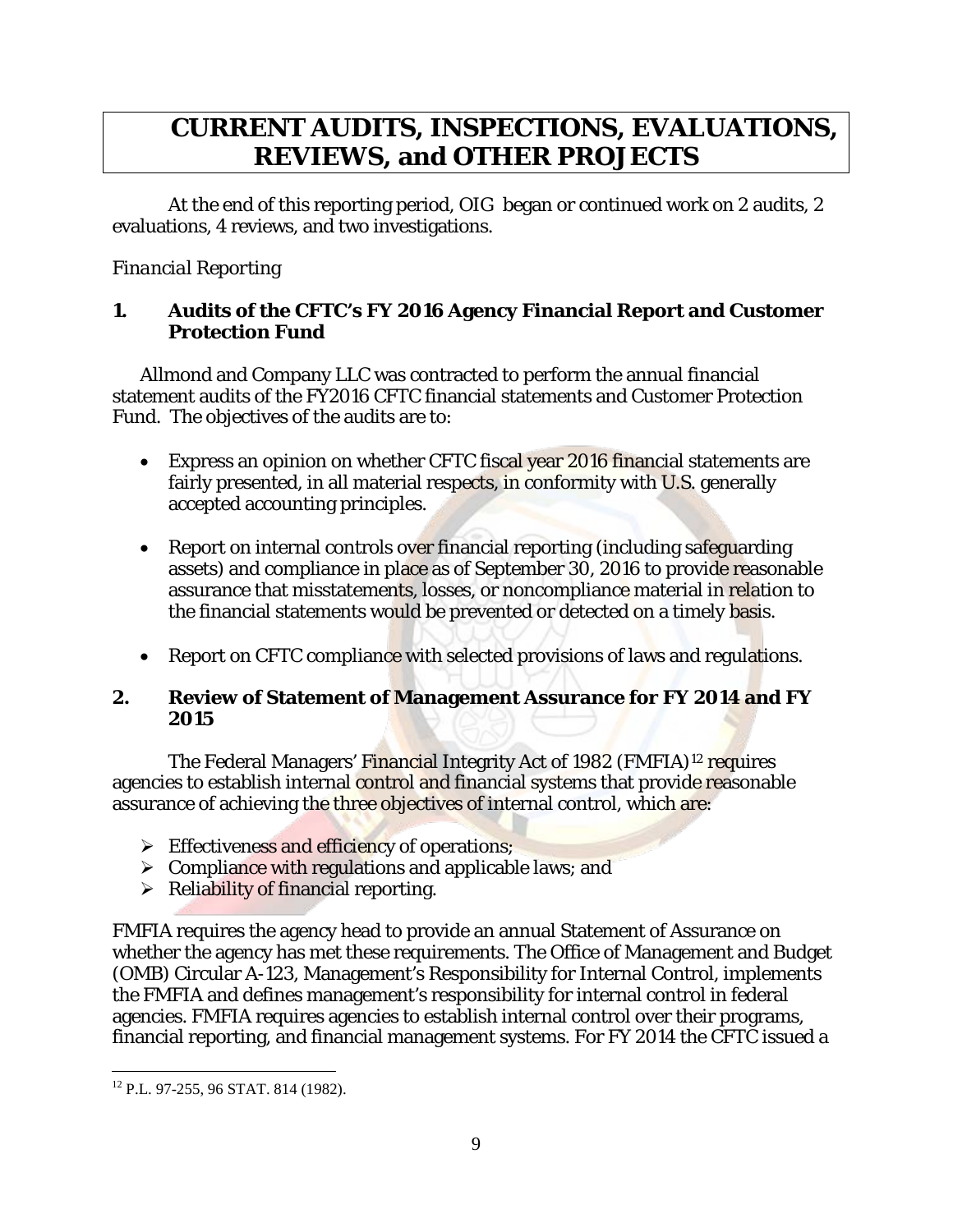statement of assurance stating, "the CFTC can provide reasonable assurance that its internal controls over financial reporting as of June 30, 2014 were operating effectively and no material weaknesses were found in the design or operation of the internal controls over financial reporting."[13](#page-16-2) For FY 2015, the CFTC issued a statement of assurance stating:

[T]he CFTC identified one material weakness in its internal control over the effectiveness and efficiency of operations and compliance with applicable laws and regulations as of September 30, 2015 as previously referenced. Other than the exception noted, the internal controls were operating effectively and no other reportable conditions were found in the design or operation of the internal controls.[14](#page-16-3)

OIG will assess whether each CFTC division has documented control activities, monitored them, and whether annual test results support the Divisions' and enterprisewide assertions.

OIG last audited CFTC's statement of assurance for FY 2012.[15](#page-16-4) 

#### <span id="page-16-0"></span>**3. Improper Payment Review FY 2015**

OIG will review of the CFTC's compliance with the Improper Payments Information Act of 2002[16](#page-16-5) and Improper Payments Elimination and Recovery Act of 2010[17](#page-16-6) for Fiscal Year (FY) 2015. Specifically, OIG will review the adequacy of the CFTC's methods and reporting of improper payments, if any.

#### *CFTC Oversight*

#### <span id="page-16-1"></span>**4. Evaluation of Market Cybersecurity**

OIG contracted Brown and Company LLC to evaluate the CFTC's performance in reviewing information technology system safeguards in place at entities subject to CFTC regulatory oversight.

[http://www.cftc.gov/idc/groups/public/@aboutcftc/documents/file/oig\\_fmfia2014.pdf](http://www.cftc.gov/idc/groups/public/@aboutcftc/documents/file/oig_fmfia2014.pdf)

 $\overline{a}$ <sup>13</sup> CFTC Agency Financial Report, FY 2014, page 52 (2014).

<span id="page-16-3"></span><span id="page-16-2"></span>http://www.cftc.gov/About/CFTCReports/ssLINK/2014afr.<sup>14</sup> CFTC Agency Financial Report, FY 2015, page 59 (2015).<br>http://www.cftc.gov/About/CFTCReports/ssLINK/2015afr.

<span id="page-16-4"></span>If Independent Auditor's Report on Internal Control Assessment Process Used by Management in Support of its FY 2012 Federal Managers' Financial Integrity Act (FMFIA), Section 2, Statement of Assurance, November 16, 2012. [http://www.cftc.gov/idc/groups/public/@aboutcftc/documents/file/fmfia2012.pdf.](http://www.cftc.gov/idc/groups/public/@aboutcftc/documents/file/fmfia2012.pdf) CFTC OIG conducted a limited review of CFTC's FFMIA compliance for FY 2014.

<span id="page-16-5"></span> $\frac{16}{16}$  P.L. 107-300, 116 STAT. 2350 (2002).<br><sup>17</sup> P.L. 111-204, 124 STAT. 2224 (2010).

<span id="page-16-6"></span>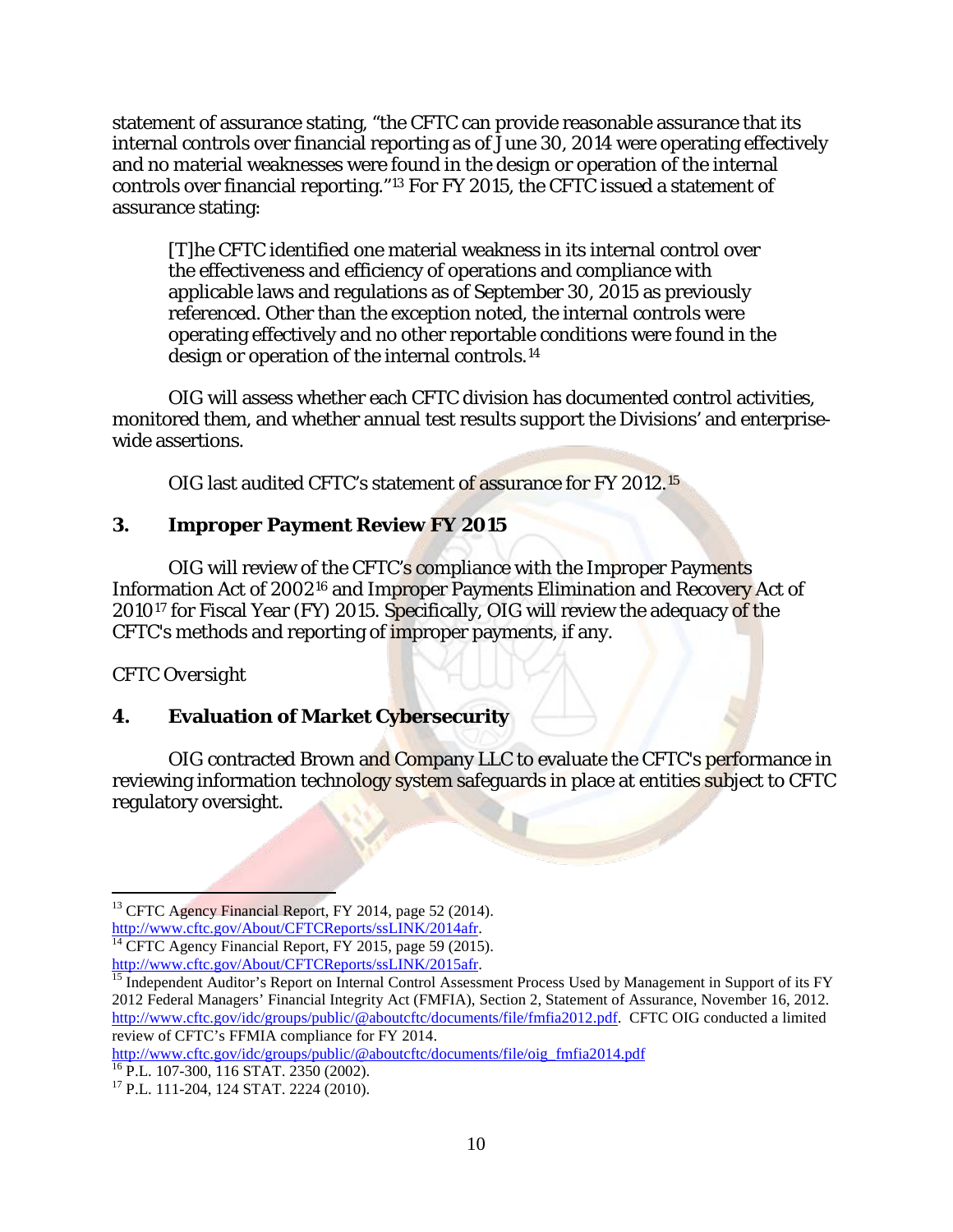#### <span id="page-17-0"></span>**5. Evaluation of CFTC Oversight of NFA**

OIG initiated a review to examine CFTC oversight activities of the NFA. Specifically, OIG is assessing the nature of reviews performed by the CFTC, frequency of reviews, and effectiveness of CFTC management in achieving its desired outcomes from the NFA.

#### *Reviews (Investigative)*

#### <span id="page-17-2"></span><span id="page-17-1"></span>**6. Review of Space Utilization of the Washington, D.C., Office of the CFTC**

This review is the fourth in a series assessing the use of space in the CFTC's four offices. The main objective is simple: To evaluate whether the CFTC is wasting money on unused space in its Washington, D.C., office. OIG issued a draft to management and requested a response on or before March 31, 2016. Management requested an extension prior to the close of the reporting period.

#### <span id="page-17-3"></span>**7. Whistleblower Office Review**

This review was initially begun in September 2014, halted in November 2014 due to competing priorities, and reopened during the present reporting period. Our goal is to determine the reason, if any, for the limited number of CFTC whistleblower awards compared to the SEC, and to recommend best practices in this area.

#### *Peer Reviews*

There was no peer review activity during the reporting period.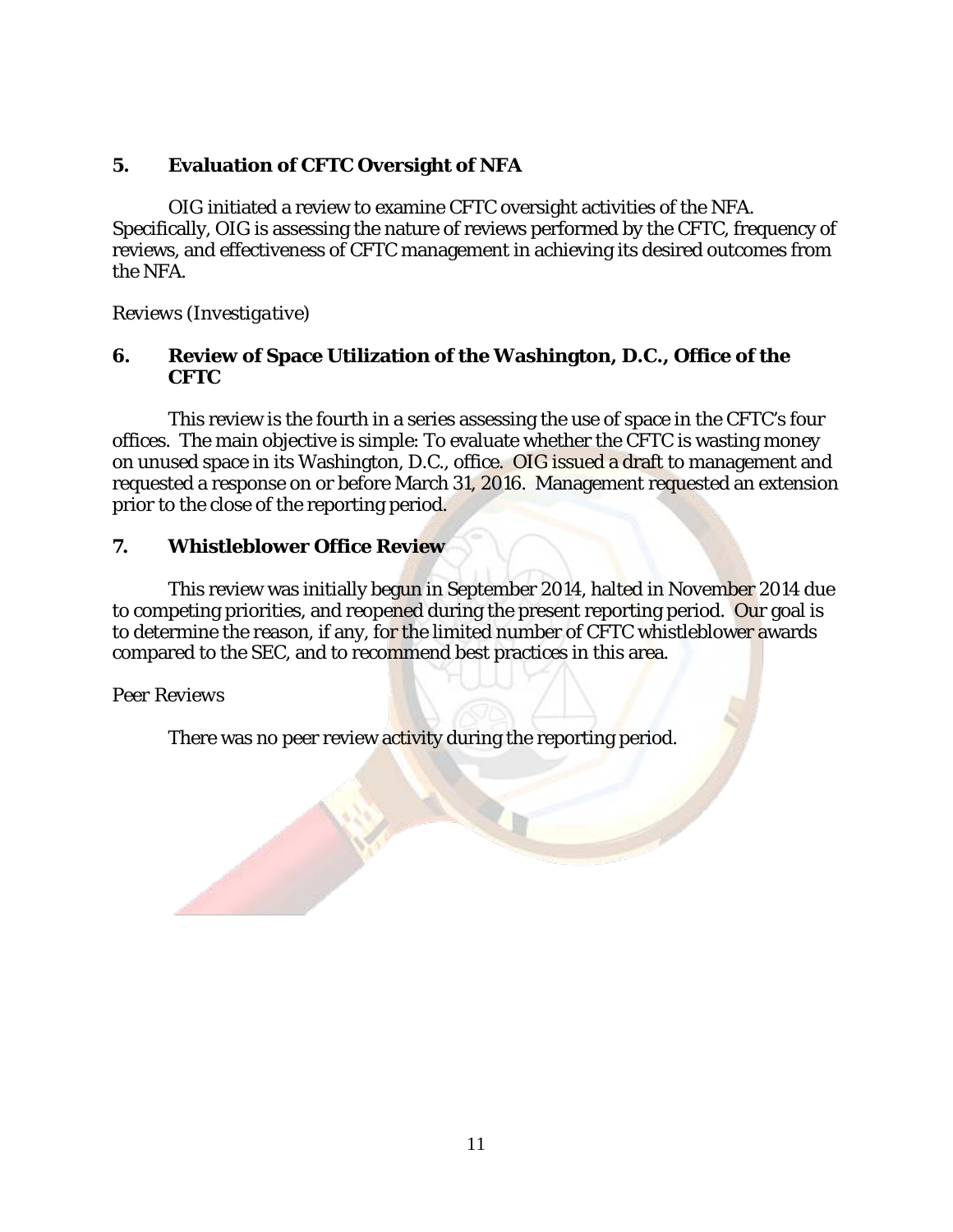# **AUDIT REPORTS and REVIEWS OVER SIX MONTHS OLD**

#### <span id="page-18-2"></span><span id="page-18-1"></span><span id="page-18-0"></span>**1. Corrective Action Not Completed**

There are no audit reports over six months old where corrective action had not been completed by the planned action date.

#### <span id="page-18-3"></span>**2. Corrective Action Completed**

There were no instances of reports issued before the commencement of the reporting period for which corrective action had been completed by the end of the reporting period.

#### <span id="page-18-4"></span>**3. Management Decision Not Made**

There are no instances of a report issued before the commencement of the reporting period for which a management decision had not been made by the end of the reporting period.

# **INVESTIGATIONS**

<span id="page-18-5"></span>The Inspector General Act of 1978, as amended, provides that the Inspector General may receive and investigate complaints or information from the Commission's employees and other sources concerning the possible existence of an activity constituting a violation of law, rules or regulations, or mismanagement, abuse of authority, or gross waste of funds, or a substantial and specific danger to the public health and safety. There are currently two ongoing investigations:

• Information Security Incident Investigation

In June 2015, at the request of the CFTC's management, OIG initiated an investigation of an alleged internal information security incident and response. This investigation was ongoing at the end of the reporting period.

• Time and Attendance Investigation

During the current reporting period, OIG initiated an investigation into alleged misconduct relating to time and attendance. This investigation remained ongoing at the close of the reporting period.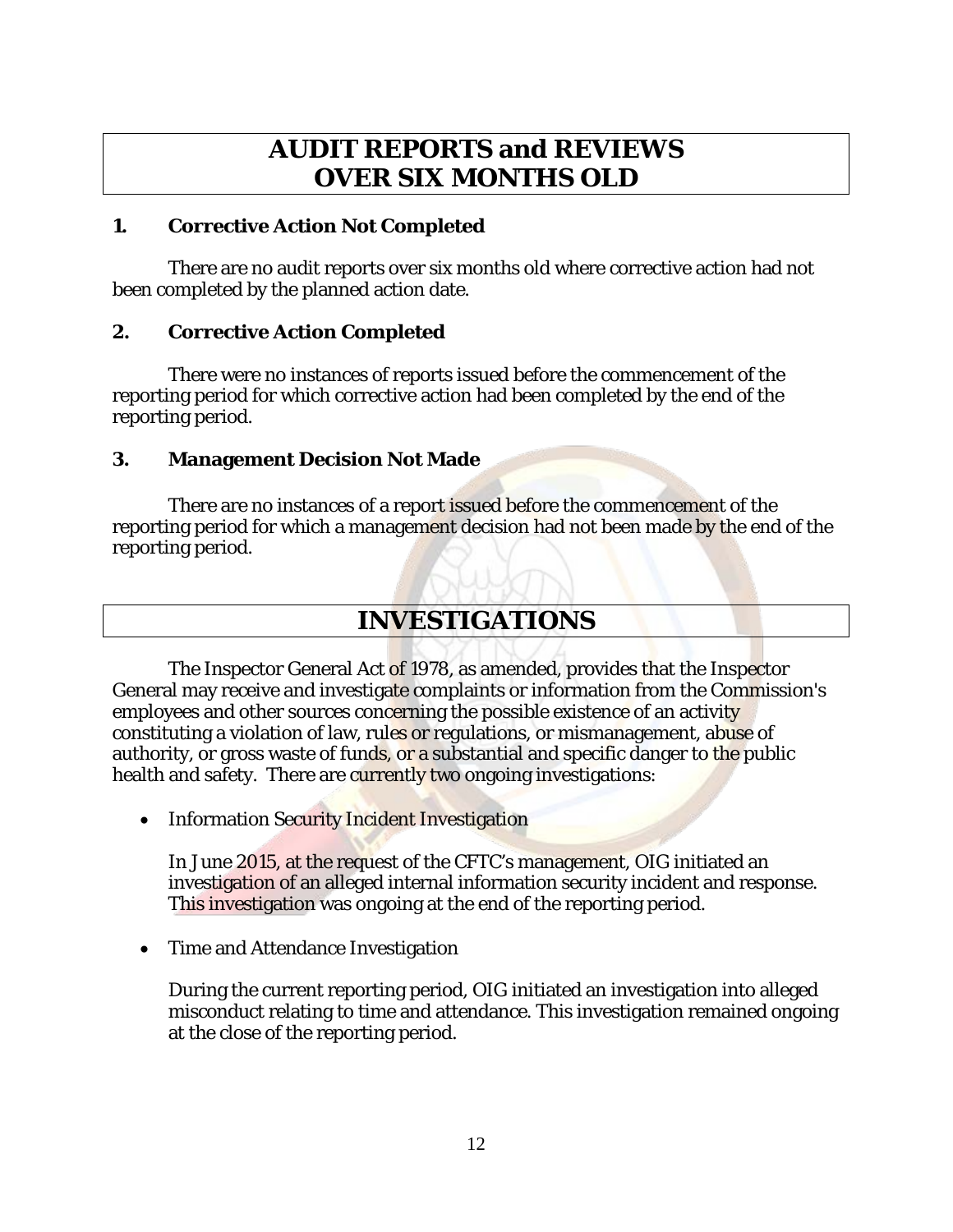# <span id="page-19-0"></span>**SUMMARY OF MATTERS REFERRED TO PROSECUTORIAL AUTHORITIES**

No matters were referred to prosecutorial authorities during the reporting period.

### **CONGRESSIONAL INQUIRIES**

<span id="page-19-1"></span>OIG fielded multiple requests for assistance from members of Congress and staff during the reporting period. Issues addressed included recent OIG and Agency activities.

## <span id="page-19-2"></span>**LEGISLATIVE, REGULATORY, AND RULE REVIEWS**

#### **1. Introduction and Summary**

As specified in Section  $4(a)(2)$  of the Inspector General Act of 1978, OIG reviews the impact of existing and proposed legislation and regulations on CFTC programs and operations and makes recommendations regarding more effective or efficient alternatives or protections against fraud and abuse. OIG also reviews exchange rule proposals circulated to senior staff at the CFTC.

OIG notified the responsible Divisions as to any concerns with draft and final documents relating to legislation, rules or investigations. Formal comments were not filed with the Commission during this reporting period.

#### **2. Rule Reviews Initiated in Previous Reporting Periods**

There were no rule reviews initiated in previous reporting periods which were continued into this reporting period.

#### **3. Rule Reviews Initiated this Reporting Period**

No rule reviews were initiated during this reporting period.

#### **4. Legislative Activities**

OIG tracked legislation impacting programs and operations of the CFTC, and made contact with Congressional staff concerning various Agency and IG issues as appropriate. The IG serves on the legislation committee for the Council of Inspectors General on Integrity and Efficiency, which comments on proposed amendments to the IG Act and other legislation affecting the IG community.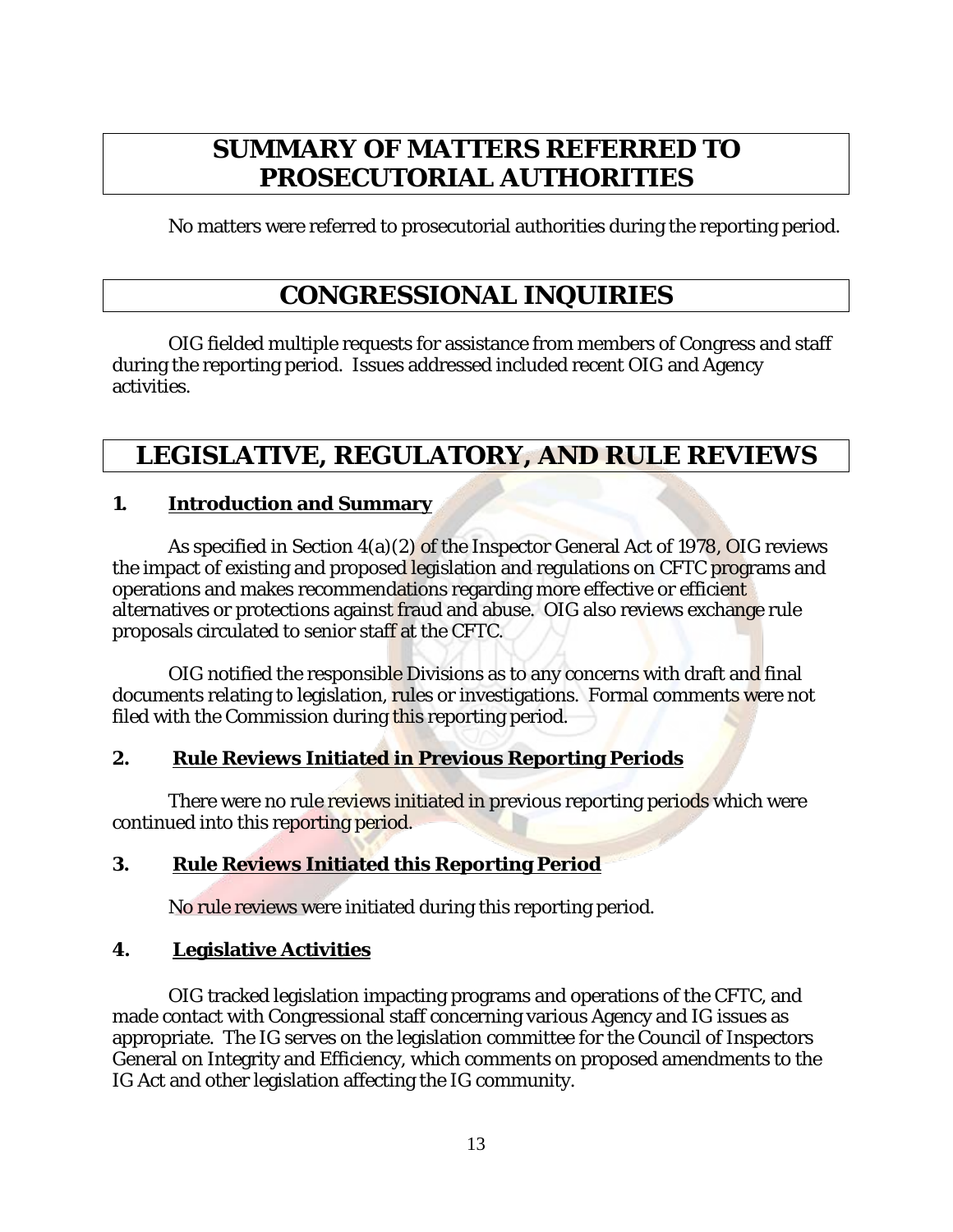# **PEER REVIEWS**

<span id="page-20-0"></span>An important function in each Agency OIG is the peer review process. The Council of Inspectors General on Integrity and Efficiency describes the processes for audits and investigative peer reviews on its [website](https://www.ignet.gov/content/manuals-guides) as follows:

- *Government Auditing Standards* require that audit organizations conducting audits of Federal agencies undergo peer reviews every 3 years. The IG community has implemented a process to meet this requirement. The purpose of the peer review is to determine whether the reviewed audit organization's internal quality control systems are adequate and provide reasonable assurance that applicable auditing standards, policies and procedures are met.
- Similarly, investigative peer reviews are conducted to ensure compliance with the requirements of the *Quality Standards for Investigations* and determine whether adequate internal safeguards and management procedures exist to ensure that law enforcement powers are properly exercised.[18](#page-20-1)

Section 989C of the Dodd-Frank Act implemented a requirement to include in each OIG semiannual report an appendix containing:

- The results of any peer review conducted by another Office of Inspector General during the reporting period; or if no peer review was conducted within that reporting period, a statement identifying the date of the last peer review conducted by another Office of Inspector General;
- A list of any outstanding recommendations from any peer review conducted by another Office of Inspector General that have not been fully implemented, including a statement describing the status of the implementation and why implementation is not complete; and
- A list of any peer reviews conducted by the Inspector General of another Office of the Inspector General during the reporting period, including a list of any outstanding recommendations made from any previous peer review (including any peer review conducted before the reporting period) that remain outstanding or have not been fully implemented.

In accordance with Section 989C of the Dodd-Frank Act, please be advised that no peer review activities took place during the reporting period and there are no outstanding recommendations from prior peer reviews that have not been implemented.

<span id="page-20-1"></span> $\overline{a}$  $18$  Id. at p.19.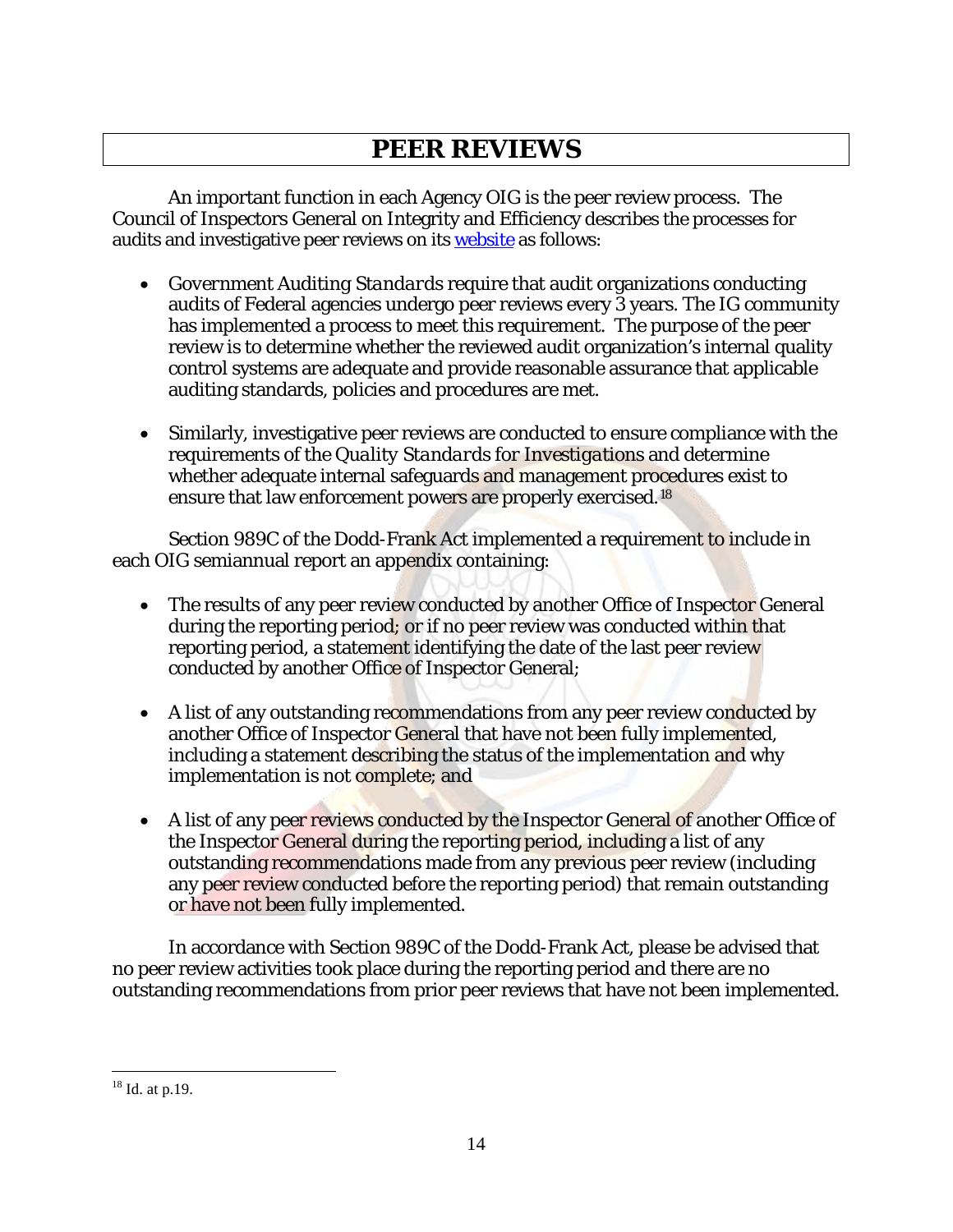The most recent peer review of CFTC OIG's audit operations was completed on April 22, 2014. OIG received a rating of *pass with deficiencies*. The most recent peer review of OIG's investigative function was completed on March 27, 2013. OIG received a rating of *pass*.

CFTC OIG neither performed nor underwent peer reviews during the reporting period. During this reporting period, OIG continued to monitor the government-wide OIG peer review schedules as communicated by the Council of the Inspectors General on Integrity and Efficiency.

### **SUMMARY OF EACH REPORT MADE TO THE AGENCY HEAD**

<span id="page-21-1"></span><span id="page-21-0"></span>No reports were made to the Agency head under section 6(b)(2) concerning information or assistance unreasonably refused or not provided (mandated under section  $5(a)(5)$  of the Act).

### **REVISED MANAGEMENT DECISIONS**

<span id="page-21-2"></span>No management decisions were revised during the reporting period.

### **INSPECTOR GENERAL DISAGREEMENT**

<span id="page-21-3"></span>The Inspector General did not disagree with any management decisions on OIG recommendations during the reporting period.

### **GAO LIAISON**

<span id="page-21-4"></span>OIG is charged with providing policy direction for, and conducting, supervising, and coordinating audits and investigations relating to CFTC programs and operations. In addition, OIG is required to recommend policies for, and conduct, supervise, and coordinate with other Federal agencies, state and local governmental agencies, and nongovernmental entities, audits, investigations, and evaluations regarding the economy, efficiency, and effectiveness of CFTC programs and operations.

GAO also conducts audits of CFTC activities, and OIG plans its audits, inspections, evaluations, reviews, and investigations so as not to duplicate GAO's efforts. Moreover, OIG in its audit activities identifies the goals of each audit and the methods of reaching the goals so as to minimize the requirements placed on CFTC resources.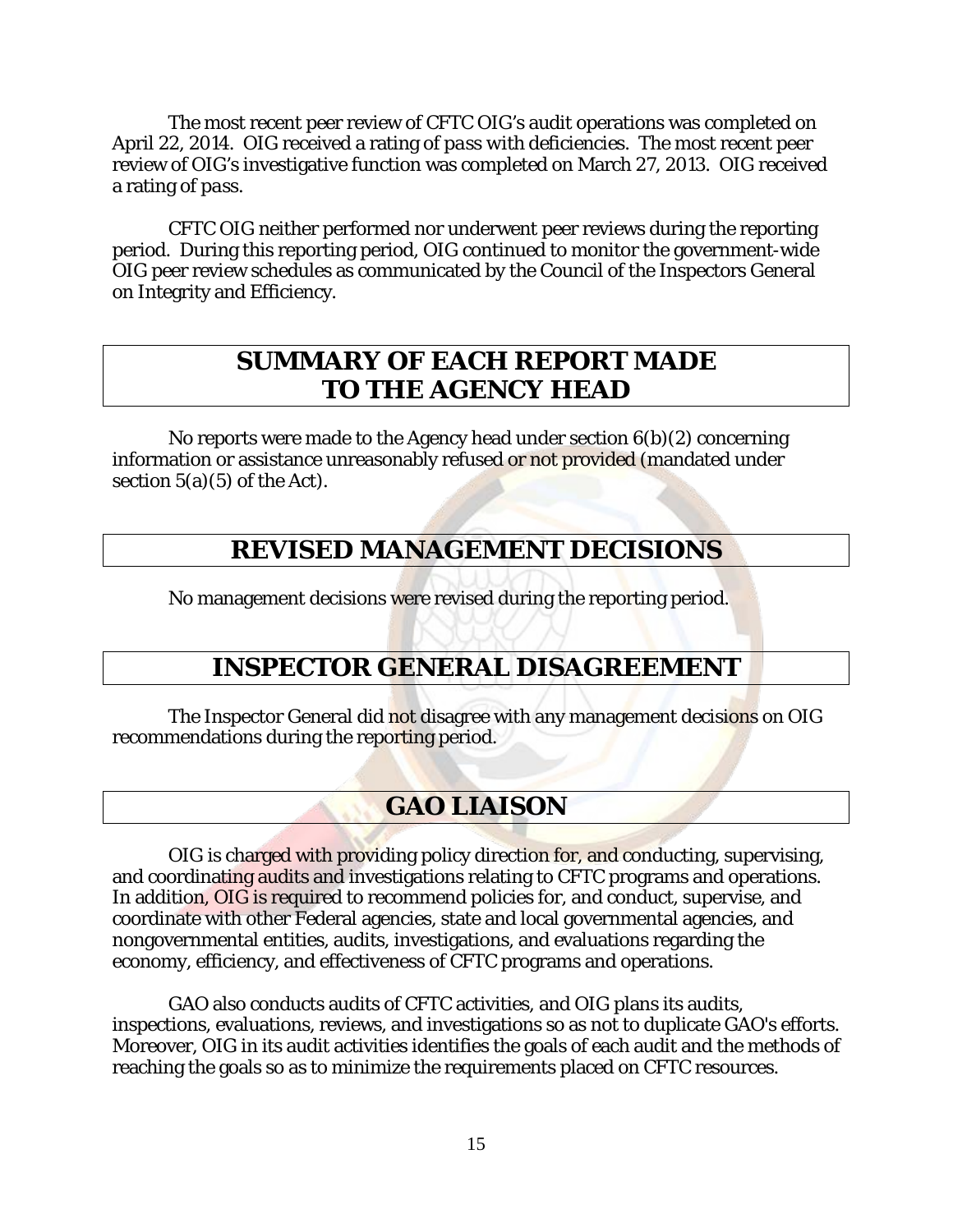### <span id="page-22-0"></span>**STRATEGIC PLAN FOR THE OFFICE OF THE INSPECTOR GENERAL**

#### <span id="page-22-1"></span>**1. Investigative Agenda**

The Inspector General Act of 1978, as amended, provides that the Inspector General may receive and investigate complaints or information from the Commission's employees concerning the possible existence of an activity constituting a violation of law, rules or regulations, or mismanagement, gross waste of funds, abuse of authority or a substantial and specific danger to the public health and safety.

OIG has to date conducted only a reactive investigative program chiefly relying on unsolicited employee complaints as the source of investigative leads. However, allegations and complaints are also received from the general public and Congress. This reactive program has resulted in only a handful of investigations per year. This strategy was followed because OIG believed that an independent regulatory Agency such as the CFTC, without grant money or substantial contracts to award, was not likely to generate a substantial investigative workload.

To insure that employee complaints could easily reach OIG, a 24-hour hotline was established in February 1993 to receive complaints. The hotline phone number is (202)418-5510.

Because of the necessarily reactive nature of OIG's investigative program, no investigative agenda has been established.

#### <span id="page-22-2"></span>**2. Legislative and Regulatory Review Agenda**

Because of the importance of this activity in a financial and economic regulatory Agency, OIG reviews proposed and final CFTC regulations, legislation and selected exchange rules using six basic criteria: Whether the Agency: (1) has identified specifically the problem(s) to be addressed by the proposal; (2) has defined through case study or data analysis a clear link between the proposed solution and the identified problem(s); (3) has specified clearly the means to effectively and efficiently enforce the proposal; (4) has assessed the likely efficiency and effectiveness of alternative solutions; (5) can reasonably document that the proposal will yield positive net benefits over the long term; and (6) has met the requirements of the Regulatory Flexibility Act and the Paperwork Reduction Act.

The Regulatory Flexibility Act requires the Agency to evaluate the impact of its regulations on small entities. The Paperwork Reduction Act requires the Agency to manage effectively and efficiently its information collections so that they are the least burdensome necessary to achieve the stipulated objectives.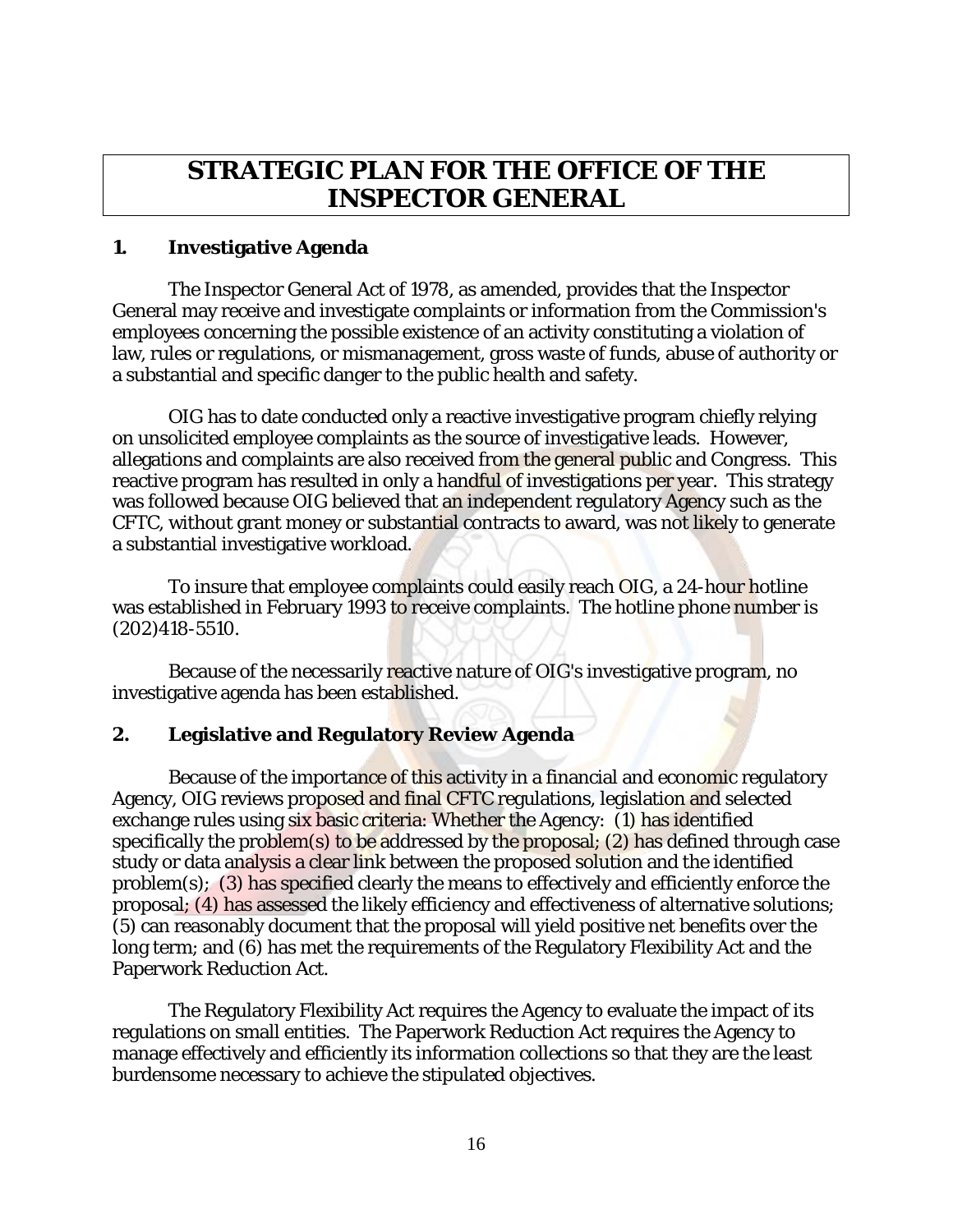Because OIG does not initiate legislation or, generally, regulations, OIG legislative and regulatory review program is reactive to the legislative and regulatory proposals developed by others. Accordingly, no independent legislative and regulatory review agenda has been established.

#### <span id="page-23-0"></span>**3. Audit, Inspection, Evaluation, and Review Agenda**

#### **a. Introduction**

The primary objectives of OIG's audit, inspection, evaluation, and review agenda are to promote long-term efficiency and effectiveness in the administration and operation of the Commission and to protect against fraud and abuse. The audit, review, evaluation, and inspection agenda and priorities for OIG are determined based on the following factors:

- Adequacy of internal control systems as indicated by vulnerability assessments and internal control reviews recommended by OMB Circular A-123;
- Changes in the program conditions or particular vulnerability of the organization, program, activity, or function to problems or deficiencies;
- Current and potential dollar magnitude and likely benefits of a review on the efficiency or effectiveness of CFTC programs and operations;
- Management priorities and improvements that may be possible;
- Results of audits of CFTC programs and operations by other Federal agencies; and
- Availability of audit resources and the potential opportunity costs to the agency.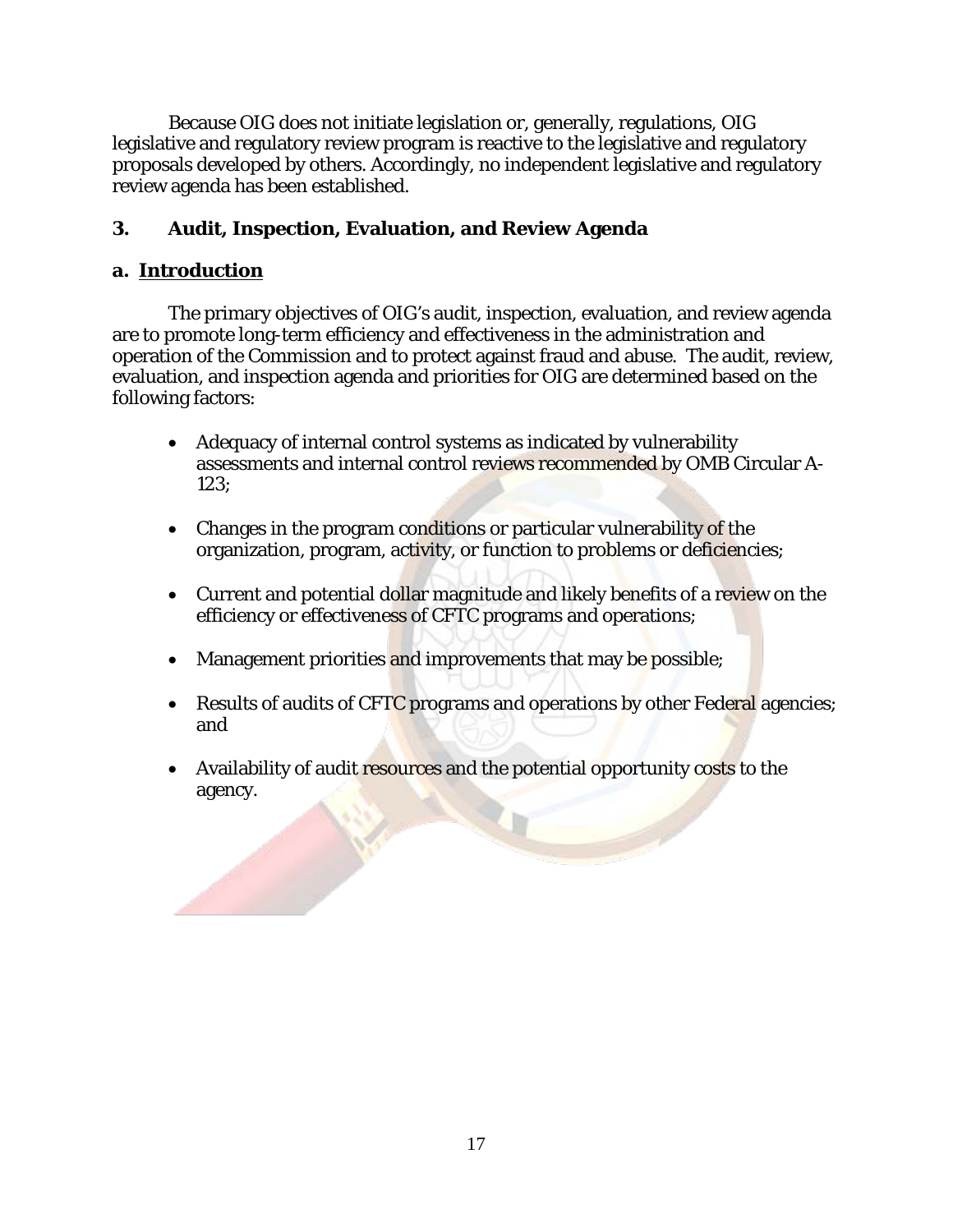#### **b. Annual Audits**

The following required audits are performed on an annual basis.

#### Audit of CFTC Financial Statements

In FY 2002, Congress passed the Accountability of Tax Dollars Act.[19](#page-24-0) The Act requires the CFTC, along with numerous other Federal entities, to have its financial statements audited annually. To this end, OIG has engaged a contractor to provide the audit effort required to enable the contractor to render an opinion on the Agency's financial statements for each fiscal year in accordance with generally accepted auditing standards, Government Auditing Standards and OMB Bulletin 07-04.

#### Audit of the CFTC Customer Protection Fund

Section  $745(g)(5)(I)$  of the Dodd-Frank Act requires the Agency to submit to Congress a yearly report on the Commission's whistleblower award program that includes a complete set of audited financial statements, including a balance sheet, income statement, and cash flow analysis. To this end, OIG has engaged a contractor to perform the audit.

#### **c. Annual Reviews and Compliance Letters**

OIG will perform the following reviews and evaluations on an annual basis:

#### Inspector General's Assessment of the CFTC's Management Challenges

The Reports Consolidation Act of 2000 requires the Inspector General to summarize the most serious management and performance challenges facing the CFTC and to assess the Agency's progress in addressing those challenges.

#### Review of Compliance with the Federal Managers' Financial Integrity Act, FMFIA

In support of OMB Circular A-123 (Revised), the Inspector General will evaluate, provide technical assistance and advise the Agency head as to whether the Agency's review and evaluation process was conducted in accordance with the circular's requirements.

#### Evaluation of the CFTC Information Security Management Act, FISMA

 The Federal Information Security Management Act requires the Inspector General or his designee to perform annual independent evaluations of the information security program and practices of the Agency. This compliance may also be performed through an audit.

<span id="page-24-0"></span> $\overline{a}$  $19$  See fn. 8.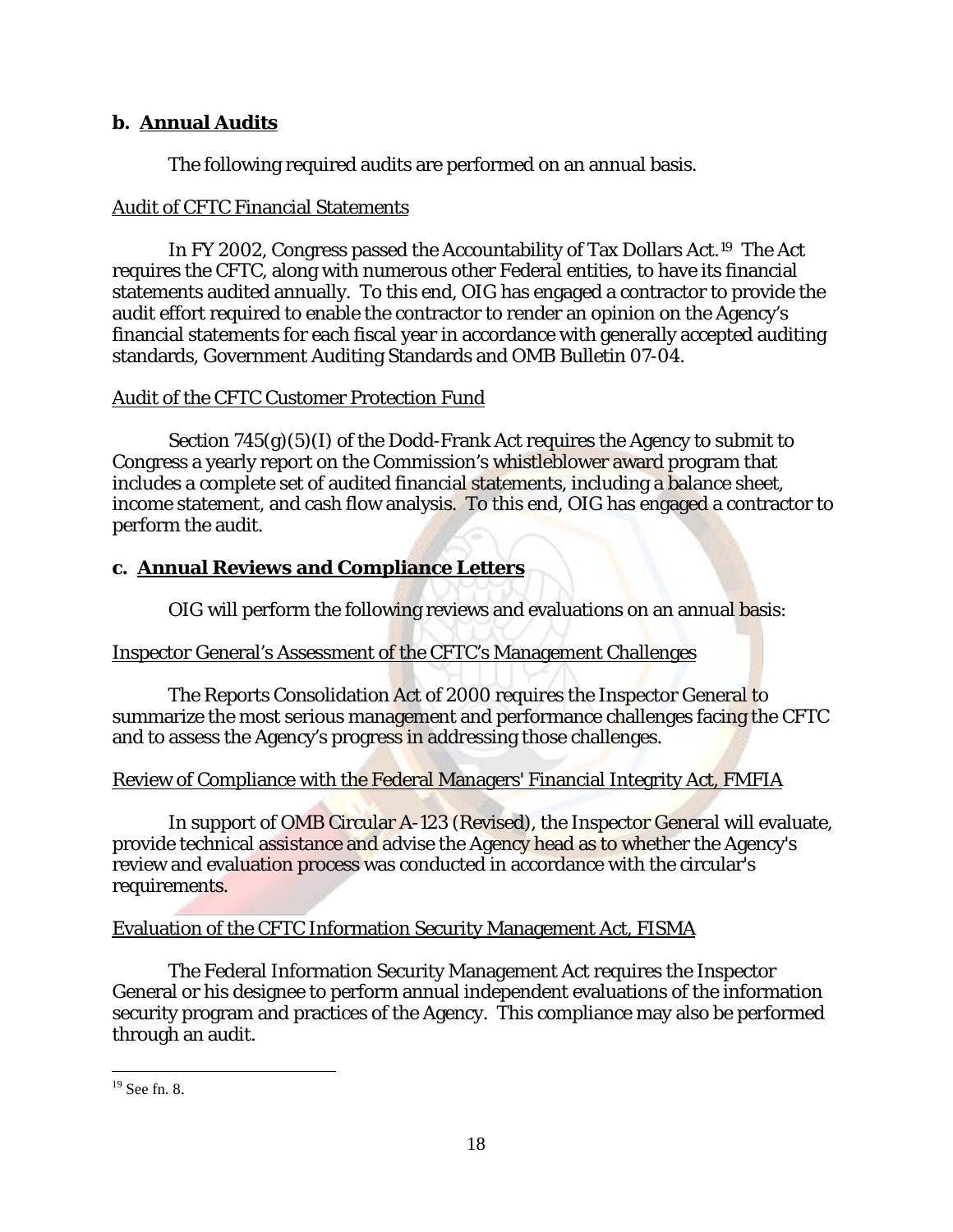#### **d. Other Audits, Inspections, Evaluations, Reviews and Projects**

Looking to the long term, OIG intends to focus the balance of its resources on the review of the management and operation of the agency and compliance with Congressional mandates. OIG plans to concentrate its efforts in reviewing activities relating to the most serious management challenges facing the CFTC.

In addition, OIG is aware of the immense regulatory undertaking required under the Dodd-Frank Act. OIG will seek to identify issues and to conduct inspections, reviews, investigations, and other activities relating to these management and regulatory challenges. Finally, OIG will stand ready to respond to issues and requests as they are received from Congress, the Agency, members of the public, or any other source.

#### **e. Resources Required**

OIG estimates that approximately five staff years of effort will be devoted over each of the next five years to the annual audit, the annual review, and the annual evaluation described above. However, OIG continuously updates its audit universe in view of the CFTC's increased responsibilities under the Dodd-Frank Act and will reevaluate its staffing needs once each update is complete. OIG estimates four staff years of effort will be devoted over each of the next five years to the investigative, legislative and regulatory review functions. OIG estimates one staff year for management, administrative, and outreach efforts. Because OIG resources can be diverted at any time to an investigation, audit, inspection, evaluation, review, or other project that responds to current concerns or allegations, and must be completed in a timely fashion in order to be of assistance to the Agency or Congress, it is not possible to forecast with complete accuracy how resources will be utilized from year to year.

### <span id="page-25-0"></span>**CONTACTING THE OFFICE OF THE INSPECTOR GENERAL**

OIG is located at 1155 21st Street, N.W., Washington, D.C. 20581. Regular business hours are between 8:30 AM and 5:00 PM, Monday through Friday, except Federal holidays. The telephone number is (202) 418-5110. The facsimile number is  $(202)$  418-5522. The hotline number is  $(202)$ 418-5510. OIG's web page is located at [http://www.cftc.gov/About/OfficeoftheInspectorGeneral/index.htm.](http://www.cftc.gov/About/OfficeoftheInspectorGeneral/index.htm)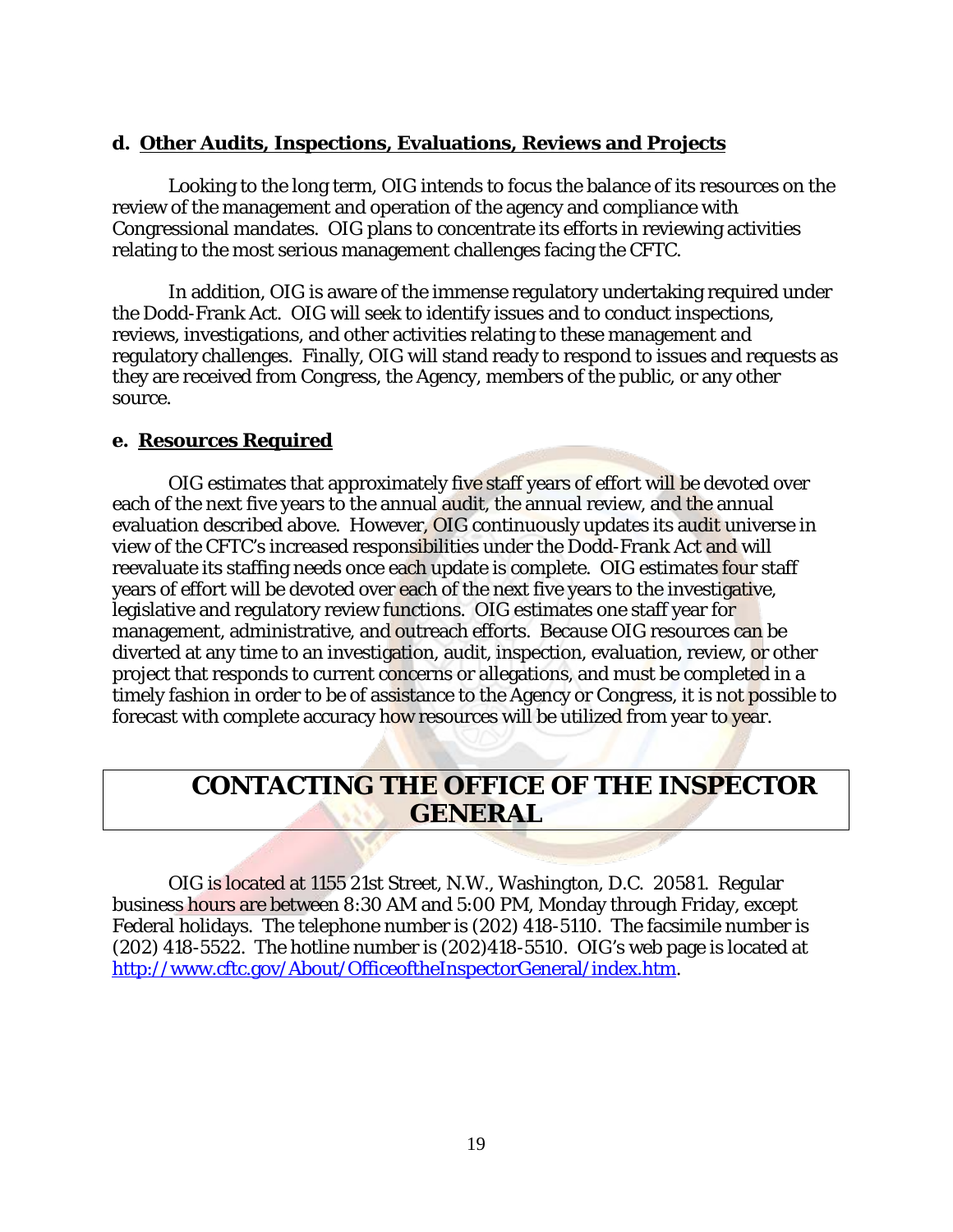# <span id="page-26-0"></span>**TABLE 1 – REPORTS ISSUED WITH QUESTIONED COSTS**

# **October 1, 2015 – March 31, 2016**

|           |                                                                         |                                                                                                  |                  | <b>Dollar Value</b>            |                    |
|-----------|-------------------------------------------------------------------------|--------------------------------------------------------------------------------------------------|------------------|--------------------------------|--------------------|
|           |                                                                         |                                                                                                  | <b>Number</b>    | <b>Thousands</b><br>Questioned | <b>Unsupported</b> |
| A.        |                                                                         | For which no management decision<br>has been made by the commencement<br>of the reporting period | $\boldsymbol{0}$ | $\boldsymbol{0}$               | $\bf{0}$           |
| <b>B.</b> |                                                                         | Which were issued during the<br>reporting period                                                 | 0                | $\bf{0}$                       | $\mathbf{0}$       |
|           |                                                                         | Subtotals $(A + B)$                                                                              | $\bf{0}$         | $\mathbf 0$                    | $\bf{0}$           |
| C.        | For which a management decision was<br>made during the reporting period |                                                                                                  | $\bf{0}$         | $\overline{0}$                 | $\mathbf{0}$       |
|           | (I)                                                                     | dollar value of<br>disallowed costs                                                              | $\mathbf 0$      | $\overline{0}$                 | $\overline{0}$     |
|           | (ii)                                                                    | dollar value of costs not<br>disallowed                                                          | $\mathbf{0}$     | $\mathbf{0}$                   | $\bf{0}$           |
| D.        |                                                                         | For which no management decision<br>has been made by the end of the                              | $\overline{0}$   | $\overline{0}$                 | $\bf{0}$           |
|           |                                                                         | reporting period                                                                                 |                  |                                |                    |